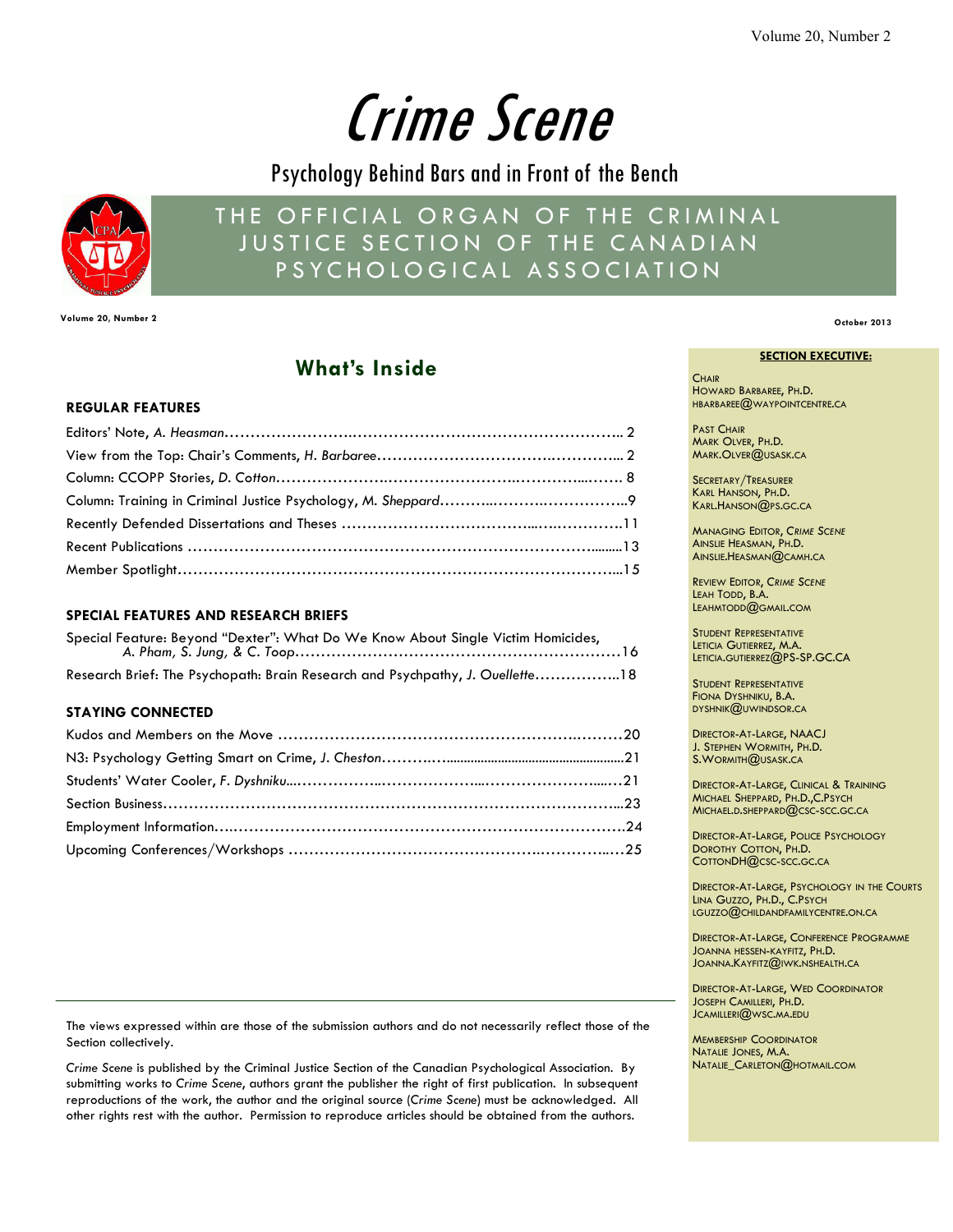## **EDITOR'S NOTE, Ainslie Heasman, Ph.D.**

Welcome to the October issue of *Crime Scene*! It is packed full of great information, research, and even a new ongoing feature, spotlighting a member of the CJS. One theme throughout this issue is the need for well-researched, measured, and responsible approaches in the assessment and treatment of forensic clients, as well as relevant legislation. The proposal of various pieces of legislation by the Federal government, relevant to our work, is a significant topic of discussion for us all. Please enjoy this issue, and as always, I welcome your feedback and comments.

## **VIEW FROM THE TOP: CHAIR'S COMMENTS, Howard Barbaree, Ph.D.**

Bill C-54, the Not Criminally Responsible Reform Act, was introduced by the Harper government in the House of Commons this past February. It has been passed by the house and had passed first reading in the Senate when Parliament stood down for the summer break.

In the last issue of *Crime Scene,* we reprinted an article by Jamie Thomson and Janice Blackburn on the legal changes introduced in this legislation. In this issue, on the same subject, we are reprinting two letters-to-the-Editor authored by the Honourable Mr. Justice Richard D. Schneider, B.Sc., M.A., Ph.D., LL.B., LL.M., C. Psych. Justice Schneider is a Justice of the Ontario Court of Justice, and currently the Chair of the Ontario Review Board. The Ontario Review Board is the tribunal that oversees management of NCR accused in Ontario. Richard was previously a criminal defence lawyer but prior to that, was a Clinical Psychologist, with a Ph.D. in Psychology from the University of Calgary. In fact, Richard was named an Honorary President of the Canadian Psychological Association in 2002. Richard is an Adjunct Professor with the Department of Psychiatry, Faculty of Medicine and Adjunct Professor, Faculty of Law, University of Toronto. He has published extensively in the area of mental disorder and the law. Recent books include: *Mental Disorder and the Law: A primer for legal and mental health professionals* (2006, with H. Bloom); *Mental Health Courts: Decriminalizing the Mentally Ill* (2007, with H. Bloom and M. Heerema); *Annotated Mental Health Statutes* (2007); *The Lunatic and the Lords* (2009); *Law and Mental Disorder: A Comprehensive and Practical Approach* (2013, with H. Bloom).

The following letter was sent to the Editor of the Globe and Mail. Although the Globe did not publish the letter, the newspaper published an interview with Justice Schneider.

"Dear Editor,

The following is in response to the article in the Globe and Mail on March 11, 2013, "Groups raise concerns over bill to protect the public from mentally ill offenders"

When I started to practice criminal law in the 1980's prior to Bill C-30 (Feb 4, 1992) which brought in our current legislation governing the treatment of the mentally ill in the criminal justice system, it was seen as tantamount to negligence to raise the defense of insanity or the issue of fitness to stand trial in anything but the most serious cases.

Most of the meritorious, but less serious, mentally disordered accused were not availing themselves of the defense because of the draconian consequences which could be entirely disproportionate to the gravamen of the allegations. Most criminal offences are fortunately of the less-serious to moderately-serious variety.

The Lieutenant Governor's Review Board system which was in place at the time was seen as a scary 'Star Chamber' with no systematic review of accused. This and other Charter problems caused the Supreme Court to send the whole scheme back to Parliament in 1991.

Bill C-30, which came into force on February 4th, 1992, was seen by all as a reasonable, brighter, airier, less draconian statutory regime and with its proclamation many of the meritorious but less serious offenders were self-identifying and coming back into the Review Board system. The bar bought in.

So where are we now? We once again have amendments to Part XX.1 of the Criminal Code looming in the form of Bill C-54.

Although there had previously been rumblings, the story officially broke this past fall in the National Post.

In the name of 'victim's rights' and as part of the Federal Government's 'tough on crime' agenda, we heard that changes will be made to Part XX.1 of the Criminal Code…..that Part of the Code which deals with mentally disordered accused.

As it now stands, accused who have obtained a verdict of not criminally responsible on account of mental disorder ('NCR') are presently reviewed not less than annually. And, so long as the statutory jurisdictional thresholds are met the provincial or territorial review boards must determine and impose annually the 'least onerous and least restrictive' disposition after taking into consideration: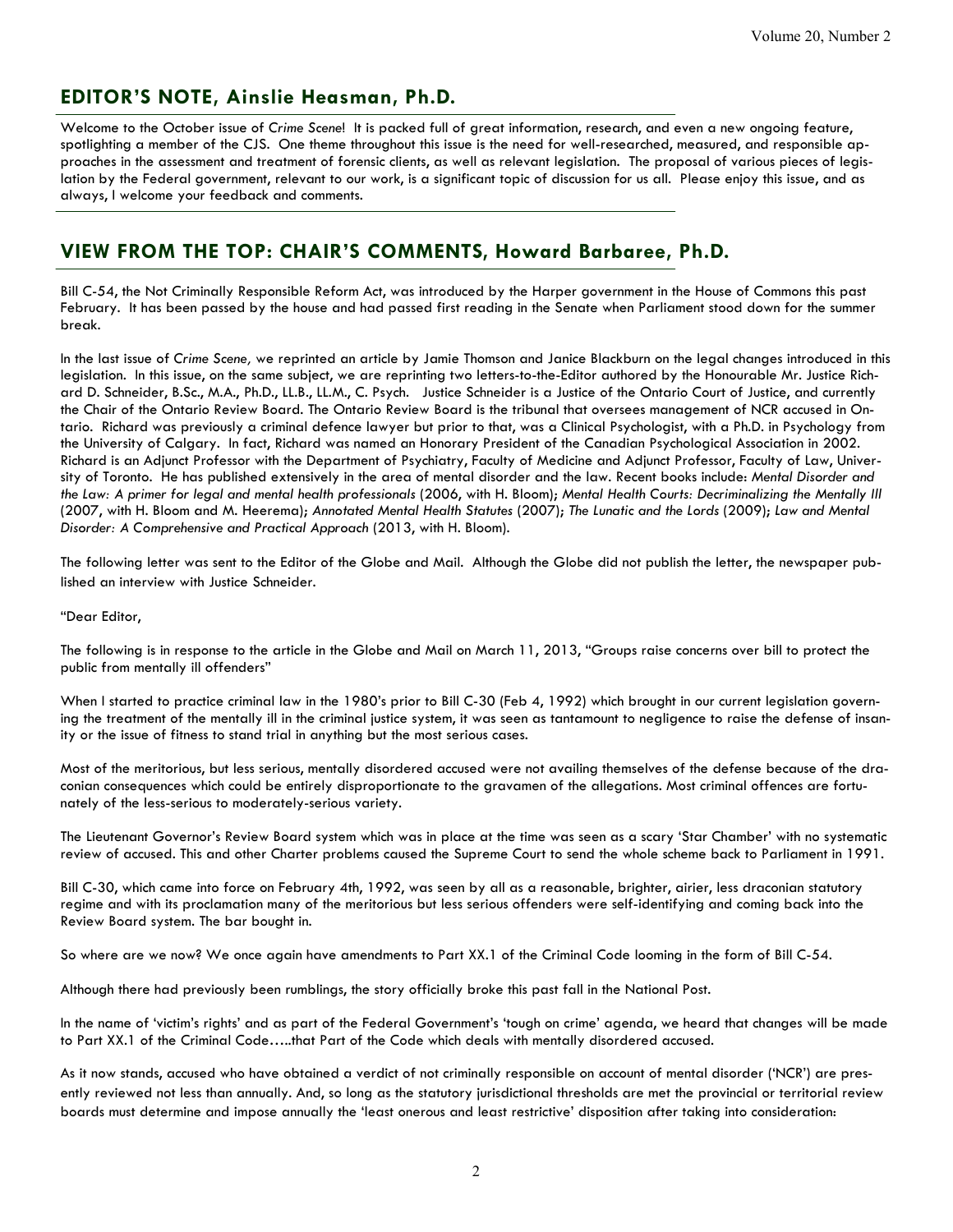1) the need to protect the public from dangerous persons,

2) the mental condition of the accused,

3) the reintegration of the accused into society, and

4) the other needs of the accused.

Dispositions may vary between a requirement that the accused be housed in a maximum security psychiatric hospital with no access to the community to one where the accused is living in the community with very few restrictions upon their liberty.

In the November 27th, National Post article, Justice Minister Rob Nicholson is quoted as saying "….we are listening to victims, as well as provinces and territories, who are telling us that the safety of the public should be the paramount consideration in the decision making process involving mentally disordered persons".

Well, this is not really controversial and merely a codification of the common law. The Courts of Appeal and the Supreme Court of Canada [eg. Pinet v. St. Thomas Psychiatric Hospital, [2004] S.C.C. 21] have made that priority abundantly clear '...public safety is paramount'

And, I can tell you that review boards across Canada have always approached 'the least onerous least restrictive' target only after adequate protection of the public has been addressed. This is not a legislative change that will impact in any way upon public safety. The same point was made very effectively by Eddie Greenspan and Tony Doob in an article published in the Globe and Mail on January 16th of this year.

In the National Post article statistics are provided which reveal that the recidivism rates for individuals subject to the jurisdiction of the review boards are within the 3-7% range, whereas for individuals within the parole system recidivism rates are approximately double and for those who have simply completed a prison sentence the rates are five times as great. So, one might argue convincingly, on the basis of these statistics, that the safest place for mentally disordered accused to be is within the review board system subject to the current provisions of Part XX.1 of the Criminal Code. Incidentally, the research project which generated these numbers was one funded by the Federal Department of Justice.

Bill C-54 contains many amendments but one of the more controversial is the new designation of 'high risk accused'.

These applications are handed over to the courts. The Bill appears to say that if we have 1) a serious offence, and 2) a dangerous accused, we cannot rely upon the Review Boards to do the right thing.

On application made by the prosecutor before any disposition to discharge an accused absolutely, the court may, at the conclusion of a hearing, find the accused to be a high-risk accused if the accused has been found not criminally responsible on account of mental disorder for a serious personal injury offence,

Let's look at that definition first.

Definition of "serious personal injury offence"

For the purposes of subsection (1.2), "serious personal injury offence" means

(a) an indictable offence involving

(i) the use or attempted use of violence against another person, or

 (ii) conduct endangering or likely to endanger the life or safety of another person or inflicting or likely to inflict severe psychological damage upon another person; or

(b) an indictable offence referred to in section 151, 152, 153, 153.1, 155, 160, 170, 171, 172, 271, 272 or 273 (sexual assaults) or an attempt to commit such an offence.

and,

(a) the court is satisfied that there is a substantial likelihood that the accused will use violence that could endanger the life or safety of another person; or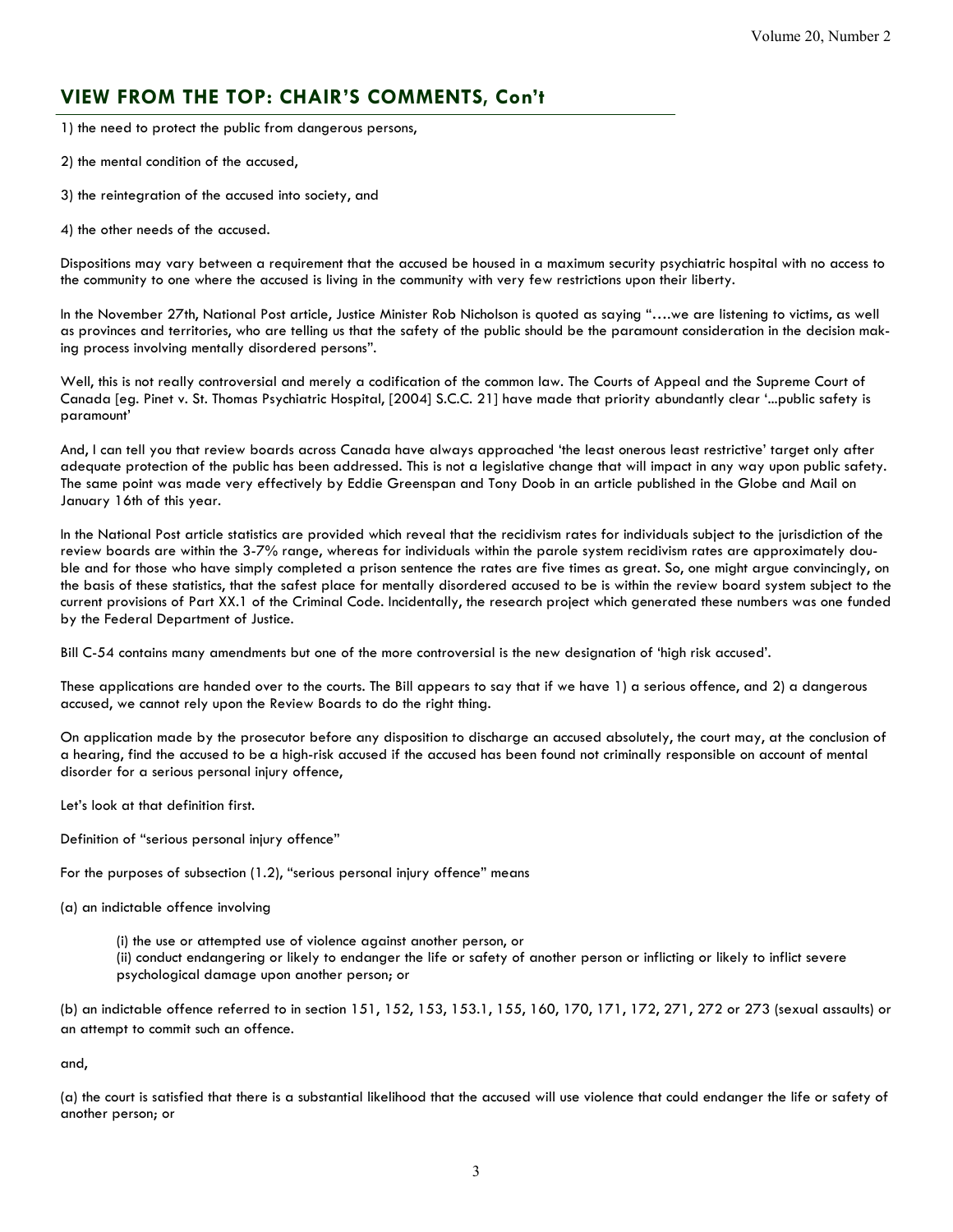(b) the court is of the opinion that the acts that constitute the offence were of such a brutal nature as to indicate a risk of grave physical or psychological harm to another person.

So, HRA requires 2 things …..1) 'serious personal injury offence' and 2) either 'substantial likelihood of violence', or 'risk of grave physical or psychological harm to another person'.

Factors to consider

(2) In deciding whether to find that the accused is a high-risk accused, the court shall consider all relevant evidence, including

(a) the nature and circumstances of the offence;

(b) any pattern of repetitive behaviour of which the offence forms a part;

(c) the accused's current mental condition;

(d) the past and expected course of the accused's treatment, including the accused's willingness to follow treatment; and

(e) the opinions of experts who have examined the accused.

Detention of high-risk accused

(3) If the court finds the accused to be a high-risk accused, the court shall make a disposition under paragraph 672.54(c), but the accused's detention must not be subject to any condition that would permit the accused to be absent from the hospital unless

a) it is appropriate, in the opinion of the person in charge of the hospital, for the accused to be absent from the hospital for medical reasons or for any purpose that is necessary for the accused's treatment, if the accused is escorted by a person who is authorized by the person in charge of the hospital; and

b) a structured plan has been prepared to address any risk related to the accused's absence and, as a result, that absence will not present an undue risk to the public.

Comments Regarding the Bill in General:

Conflation:

The cases highlighted as the impetus for this 'tough on mentally disordered accused' Bill are Vincent Li who decapitated and cannibalized a passenger on a bus while in a psychotic state and Allan Schoenborn and Guy Turcotte who murdered their children while in psychotic states.

Slight of hand: What the proponents have done is taken extremely horrific 'outlier' cases involving people who committed their offences prior to obtaining verdicts of NCR (and entering the review board system) as oblique indictments upon the provisions of Part XX.1 which govern them after the verdict is obtained.

These extremely atypical examples are more appropriately indictments upon the civil mental health systems which failed to contain them at first instance rather than upon the review board system which they were not yet a part of.

There are approximately 5000 Dispositions rendered in Canada annually and typically you can count on the fingers of one hand the number of significant problems with those accused.

Indeed, as I mentioned earlier, the safest place for an offender to be in Canada is subject to the jurisdiction of a provincial or territorial review board.

#### Hospital Beds:

Certainly in Ontario and, from what I can gather, most other parts of Canada, hospital beds for review board patients are in very short supply. The proposed amendments would inevitably result in accused who, from a clinical/psychiatric perspective, do not need to be in a hospital bed occupying one just because of the statutory requirement. This would then constipate even further the flow-through of mentally disordered accused into therapeutically optimal accommodation. It would cause extreme slow-downs at the entrance door to the system immediately upon a verdict of either NCR or unfit.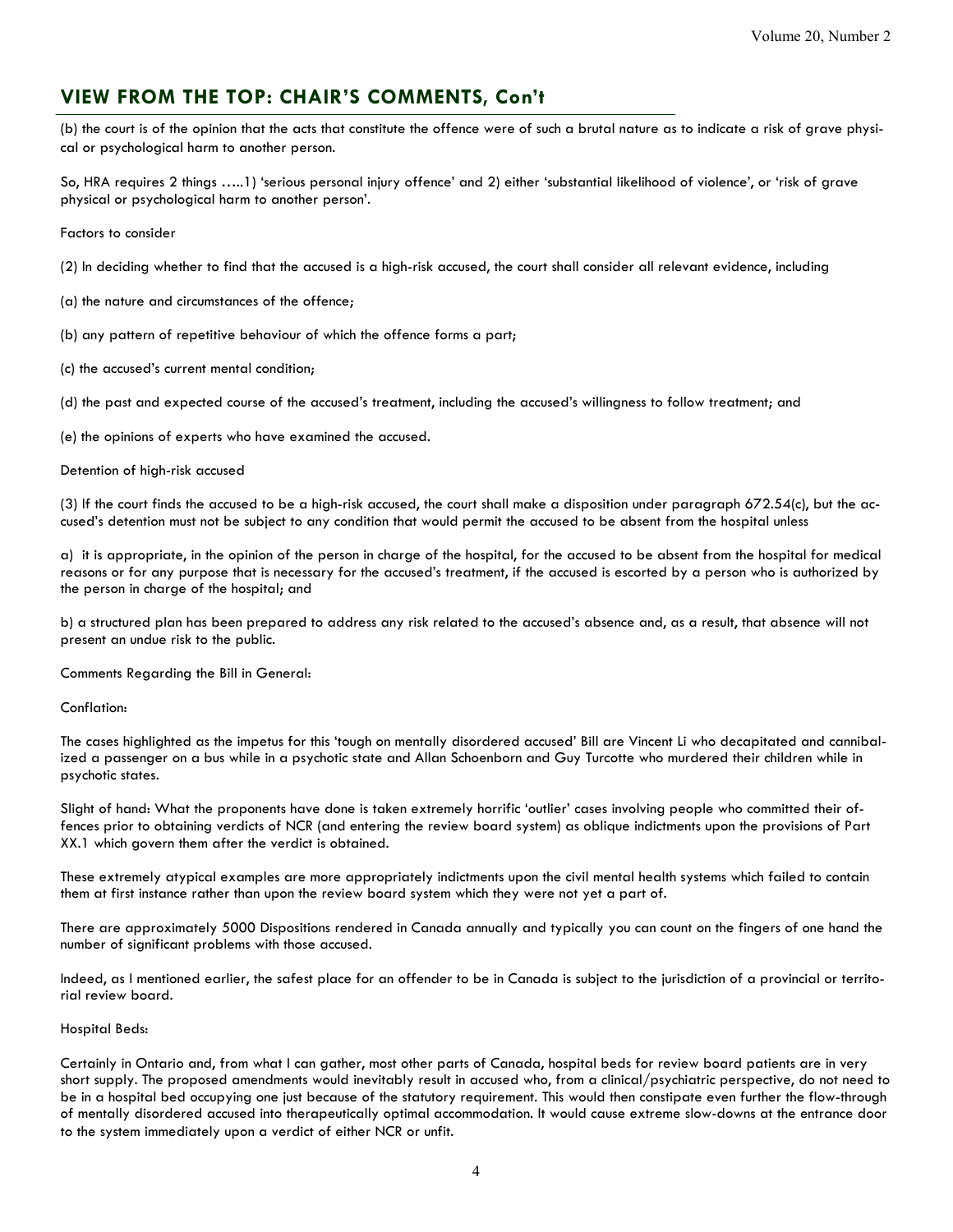But, more importantly, the amendments will result in contra-indicated dispositions that are not the 'least onerous and least restrictive' taking into consideration the provisions of the Code.

The provisions bump straight into previous decisions of the Supreme Court. As Chief Justice McLachlin indicated in Winko [1999] 2 S.C.R. 625:

'By creating an assessment-treatment alternative for the mentally ill offender to supplant the traditional criminal law convictionacquittal dichotomy, Parliament has signalled that the NCR accused is to be treated with the utmost dignity and afforded the utmost liberty compatible with his or her situation. The NCR accused is not to be punished. Nor is the NCR accused to languish in custody at the pleasure of the Lieutenant Governor, as was once the case.'

One might say that these sentiments do not comport well with clinically unwarranted incarceration in a hospital bed.

#### Costs:

It is difficult to estimate the costs associated with providing hospital beds to accused where clinically contra-indicated. They will be extraordinary.

#### Proportionality:

Imbedded within the proposed amendment is quite obviously a notion of 'proportionality'. Proportionality is the fundamental sentencing principle as articulated in section 718.1 of the Criminal Code which specifies that:

"A sentence must be proportionate to the gravity of the offence and the degree of responsibility of the offender".

But Part XX.1 is not about sentencing ……..

#### Chief Justice McLachlin, Winko

'Part XX.1 also protects the NCR offender. The assessment-treatment model introduced by Part XX.1 of the Criminal Code is fairer to the NCR offender than the traditional common law model. The NCR offender is not criminally responsible, but ill. Providing opportunities to receive treatment, not imposing punishment, is the just and appropriate response.

.....It is well recognized that there is at best a very loose correlation between the nature of the index offence and the disposition that is imposed. All dispositions [we'll limit the discussion to accused with NCR verdicts] are driven by the provisions of section 672.54. It might well be that someone who has committed a homicide is quite safe living in the community whereas someone who has committed a shoplift is so dangerous that they must be kept in a secure hospital bed. Proportionality does not factor into the disposition mix within Part XX.1 of the Criminal Code.

.....a past offence committed under the influence of mental illness may often bear little connection to the likelihood of reoffending, particularly when the NCR accused is successfully following a treatment program.'

Public Safety:

Remembering that the proposed amendments are driven by a perceived need to address both 'victims rights' and 'public safety', the proposed three year review is even more perplexing.

Let me respond to that by way of analogy.

If you have a pot in the kitchen that you suspect might boil over, would you want to check in on it more frequently or less frequently? Clearly, the more dangerous a population is perceived to be the more closely and frequently it should be monitored.

'Expert' Review Boards:

Review Boards are expert tribunals.

The amendments ignore completely ……toss out the window…..this recognition and hand matters over to the courts. This, while the Courts of Appeal and the Supreme Court have for years been stating that the Review Boards are expert tribunals which should be afforded 'curial deference'.

That general courts ought to defer to the rulings of specialized tribunals save exceptional circumstances.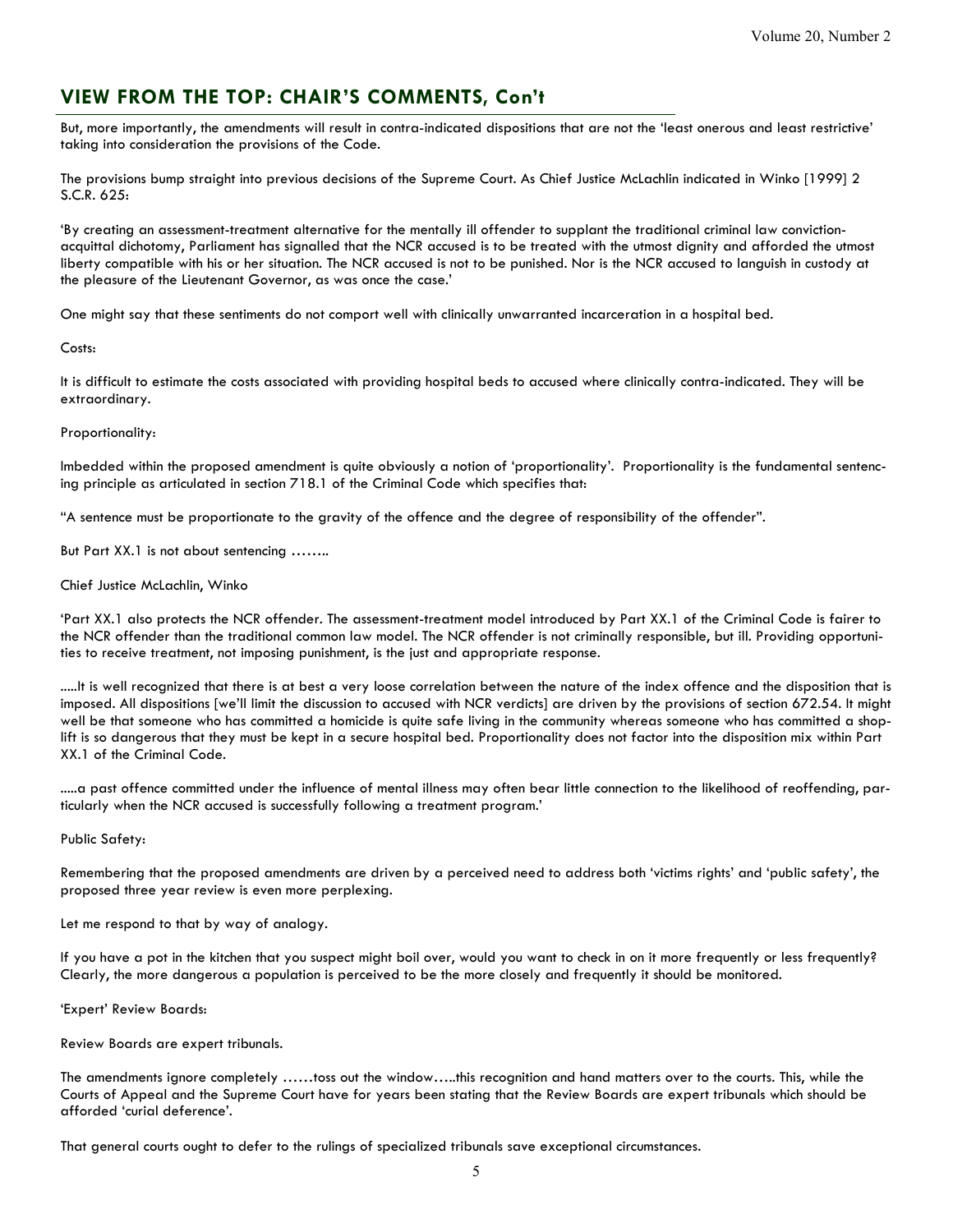#### The Ironies:

We have identified several but here are the two biggest:

Irony Number 1: The provisions will arguably not apply to most of our accused.

Here's why:

To become an HRA you need two things:

i. Serious personal injury offence, and

ii. Either,

(a) a substantial likelihood that the accused will use violence that could endanger the life or safety of another person; or

(b) the acts that constitute the offence were of such a brutal nature as to indicate a risk of grave physical or psychological harm to another person.

Many of our accused who are indeed 'high risk' have not committed 'serious personal injury offences'.

Definition of "serious personal injury offence"

For the purposes of subsection (1.2), "serious personal injury offence" means

#### 1) An indictable offence .....

So, many of our accused will not even get to the starting blocks because, while they might be exceedingly dangerous, their offences are low-end to mid-range and will not meet this first threshold of 'serious personal injury offence....for most accused, the Crown has elected to proceed by way of summary conviction procedure.

Then, for many of our accused who have committed 'serious personal injury offences' they will not be designated HRA unless:

(a) the court is satisfied that there is a substantial likelihood that the accused will use violence that could endanger the life or safety of another person; or

(b) the court is of the opinion that the acts that constitute the offence were of such a brutal nature as to indicate a risk of grave physical or psychological harm to another person.

I would say that it is arguable that if Messrs. Li, Schoenborn, and Turcotte were subject to applications to have them declared HRA's with these proposed amendments none of them would succeed. Why? What is it that we know about people who kill their children or decapitate people while in psychotic states? They very, very, very, rarely re-offend. And, their targets were so limited that it is unlikely the second criteria would apply either. So, of those who have indeed committed a 'serious personal injury offence' many, if not most, would not be captured by this legislation in any event. The second hurdles would not be met.

So, Irony Number 1 is that even assuming there was a legitimate problem out there, the legislative scheme completely misses the target.

Irony Number 2: We're reverting to our scary Pre-Bill C-30 Days:

The proposed amendments are driven by a perceived need to make 'streets and communities safer'.

I would argue that the legislative amendments will make the streets and communities less safe.

#### Here's why:

Even if the amendments turn out to not apply to most of our customers they will spook the bar.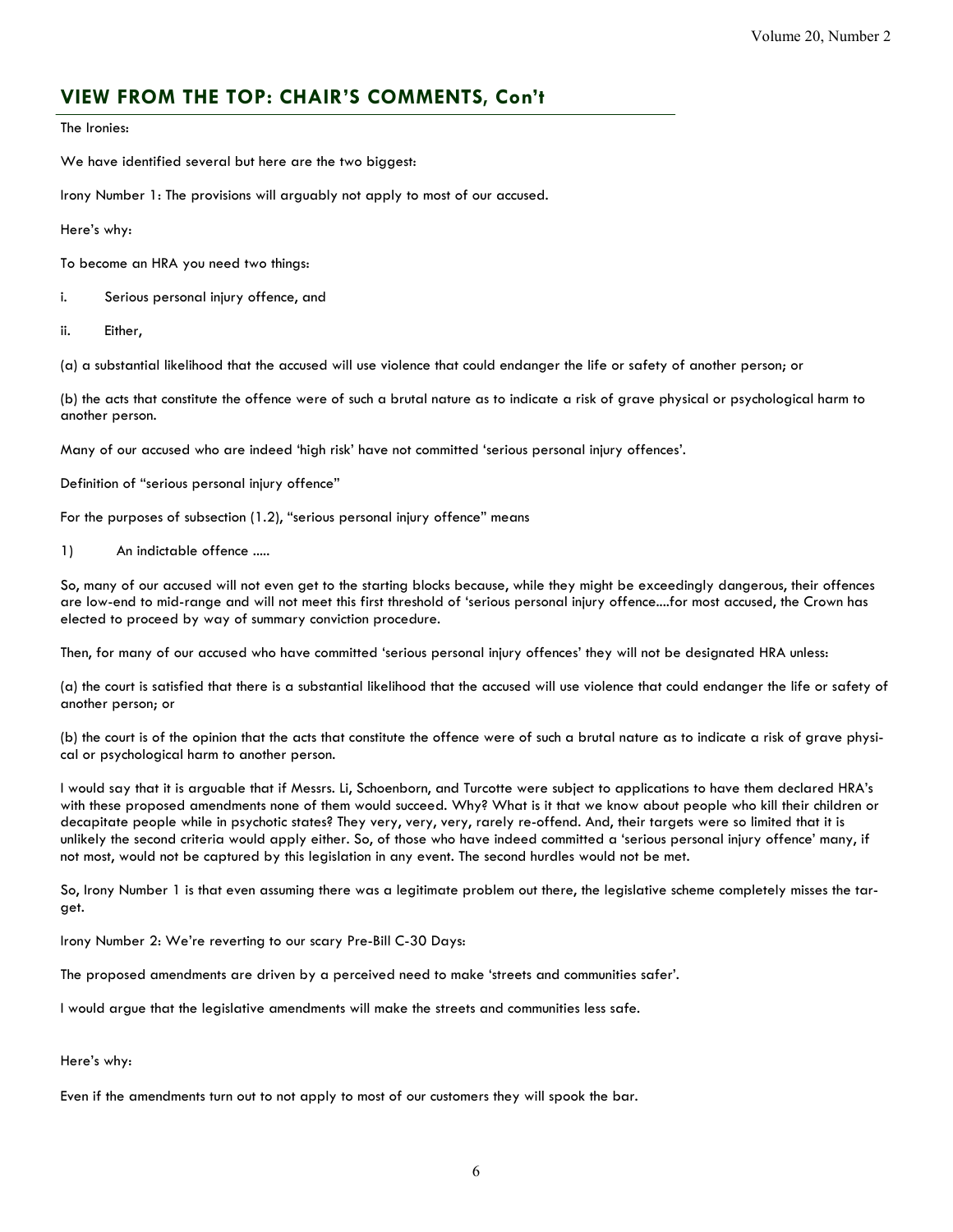The amendments will make Part XX.1 appear to be a dangerous place to take their clients as it was in the pre-Bill C-30 era. Counsel will steer their clients around Part XX.1. In a world where mentally ill offenders are once again carefully 'flying under the radar' in order to avoid draconian consequences they will be convicted and sentenced in the normal way and they will go to the jails. Then, at warrant expiry they will be released on to the streets with no treatment and no supervision, no follow up....in a very unsafe state.

The same accused under the supervision of the Review Board would be carefully and gradually released into the community only if and when it is safe to do so.

In sum, I am of the firm view that the proposed amendments are misguided, they respond to a problem that is not real and....even if the problem were real they miss the mark....but, worse, they will put more mentally ill people into our jails and correctional facilities and, worse still, have the very real potential to make our system much more dangerous.....not less dangerous.

The Hon. Mr. Justice Richard D. Schneider, Ph.D., LL.M., C.Psych. Chair, Ontario Review Board"

This second letter was published in the Toronto Star on June 7, 2013.

Bill C-54 Not Criminally Responsible Reform Act: Debate is off the Rails

#### By: Richard D. Schneider

Bill C-54 was introduced in February. The cases highlighted as the impetus for this 'tough on mentally disordered accused' legislation are Vincent Li who decapitated and cannibalized a passenger on a bus while in a psychotic state and Allan Schoenborn and Guy Turcotte who murdered their children while in psychotic states.

The Bill's most controversial amendment is the new designation of 'high risk accused'. This designation carries with it the potential for an accused found not criminally responsible ('NCR') on account of mental disorder to be hospitalized, without review, for up to three years – whether or not hospitalization is clinically indicated.

It is both unfortunate and wrong to see the debate around Bill C-54 as one which would pit those who are for public safety against those who are for the rights of the accused.

This is not a real debate.

Involved clinicians, lawyers, judges, and members of the public are all for both.

Consistent with Supreme Court decisions, the Review Boards who manage these cases have always held public safety to be the paramount concern. The debate, properly framed, is 'how do we best ensure public safety?' What we do know is that simply locking people up does not make society safer. This is so whether we are talking about mentally disordered accused or those without that designation. To simply drop an individual into a jail and from there out onto the street will virtually guarantee recidivism. Further, we know that the probability of recidivism is a direct correlation of the length of time an accused is incarcerated.

To be safe, that return to society must be carefully supervised and gradual. To slow the process for no good reason is as bad as moving too fast.

The root cause of the criminal behaviour must be treated. As treatment progresses reintegration into society can commence. But, only at a rate or pace that does not endanger the public. So, while we are all for public safety, Bill C-54 would ironically do much to make society more dangerous.

What has also been missed is that the few high profile cases which are the impetus for the Bill were, at the time of their criminal acts, not part of the scheme sought to be changed. It cannot be said that Criminal Code deficiencies were in any way responsible for these very unfortunate events. Nevertheless, Bill C-54 creates a scheme where mentally ill individuals obtaining verdicts of NCR are incarcerated in a hospital bed for up to 3 years without review. This is both counter-therapeutic and very expensive. It is inevitable that many accused who might otherwise have considered a defence of NCR will now do everything they can to avoid it because of the potentially disproportionate consequences. When this occurs they will end up in the regular prosecutorial stream and from there, if convicted, into the prisons. One day this individual will be released from jail onto the street untreated and not supervised. This is a very dangerous situation.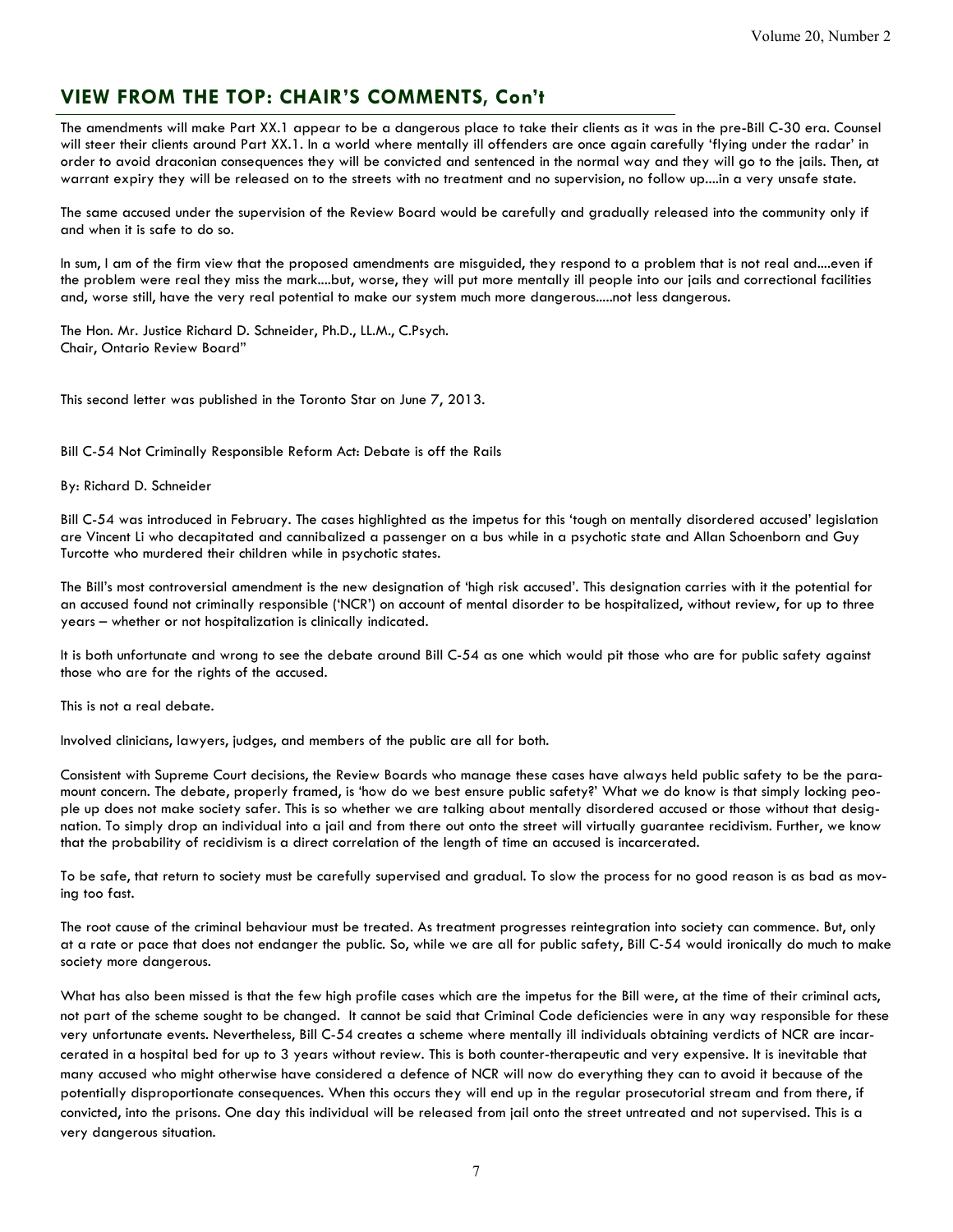We must maintain a process where public safety is optimally achieved. The criminal justice system is not one which can repair damage that has been done or compensate victims for their losses. It is understandable that some may have a reflex to simply lock up the mentally ill individual who commits an offence; an offence that has hurt them or their family. But, while understandable, that is not the best approach. It is, in fact, one which will make matters worse.

We are best to have our policy and legislation flow from science rather than allow it to be pulled and contorted by reflex and emotion. Those in the business agree with the objective of keeping society safe but are of the view that Bill C-54 will take us in the opposite direction.

Just as the Ashley Smith inquest is underway and we are hearing how poorly individuals with mental disorders fare in the jails, we are on the cusp of bringing in legislation which will increase those numbers.

If we are truly interested in making our streets and communities safer we need to be:

- 1) Using hospital resources wisely, efficiently, and where clinically indicated,
- 2) Optimising the probability of treatment for mentally disordered offenders,
- 3) Ensuring that mentally ill offenders are not warehoused in jails,
- 4) Ensuring that reintegration into the community is carefully monitored, and
- 5) Insisting that our policy be founded in sound science.

 The Hon. Mr. Justice Richard D. Schneider, Ph.D., LL.M., C.Psych. Chair, Ontario Review Board

When Parliament reconvenes in the late Fall, the Senate will begin again to consider Bill C-54. It is very likely that the law will come into effect in the near future. Justice Schneider had made a number of predictions concerning the impact of this legislation on the way NCR accused are managed in the system. We will watch with interest (and some dread) to see if these predictions come to fruition.

Undoubtedly, the law will have an impact on Psychology as well. With the courts having new responsibilities for determining the level of risk of these individuals, Psychologists who have expertise in mental illness and the evaluation of risk for future violence will likely be retained to provide expert opinion.

It is going to be an interesting few years.

## **COLUMN: CANADIAN COMMITTEE OF POLICE PSYCHOLOGISTS (CCOPP) STORIES, By: Dorothy Cotton, Ph.D., Director-at-Large, Police Psychology**

I consider it a good rule of thumb that whenever you get two psychologists in a room, you will have seven different opinions on a subject. That has certainly been my experience in the past five or so years as I have been involved in the development of a set of guidelines for the pre-employment clinical psychological assessment of police candidates. Pre-employment assessment is probably the bread and butter activity of police psychologists. In Canada, almost all police services require a psychological assessment prior to a final hiring decision being made. (This is a good thing, IMHO.) Pre-employment assessments, whether they be for police officers or applicants to the ministry or air traffic controllers, all fall in an interesting area of overlap between clinical and counselling psychology on the one hand and industrial/ organizational psychology on the other. Psychological assessments can be primarily clinical in nature, in which case the alleged purpose is simply to eliminate people with serious psychological disturbances that would preclude successful employment as a police officer. On the other hand, assessments can be much more organizational in nature, and focus solely on assessing specific selection criteria in terms of personal strengths, competences, skills and knowledge. However, in the Canadian context, the pre-employment assessment often overlaps both of these areas.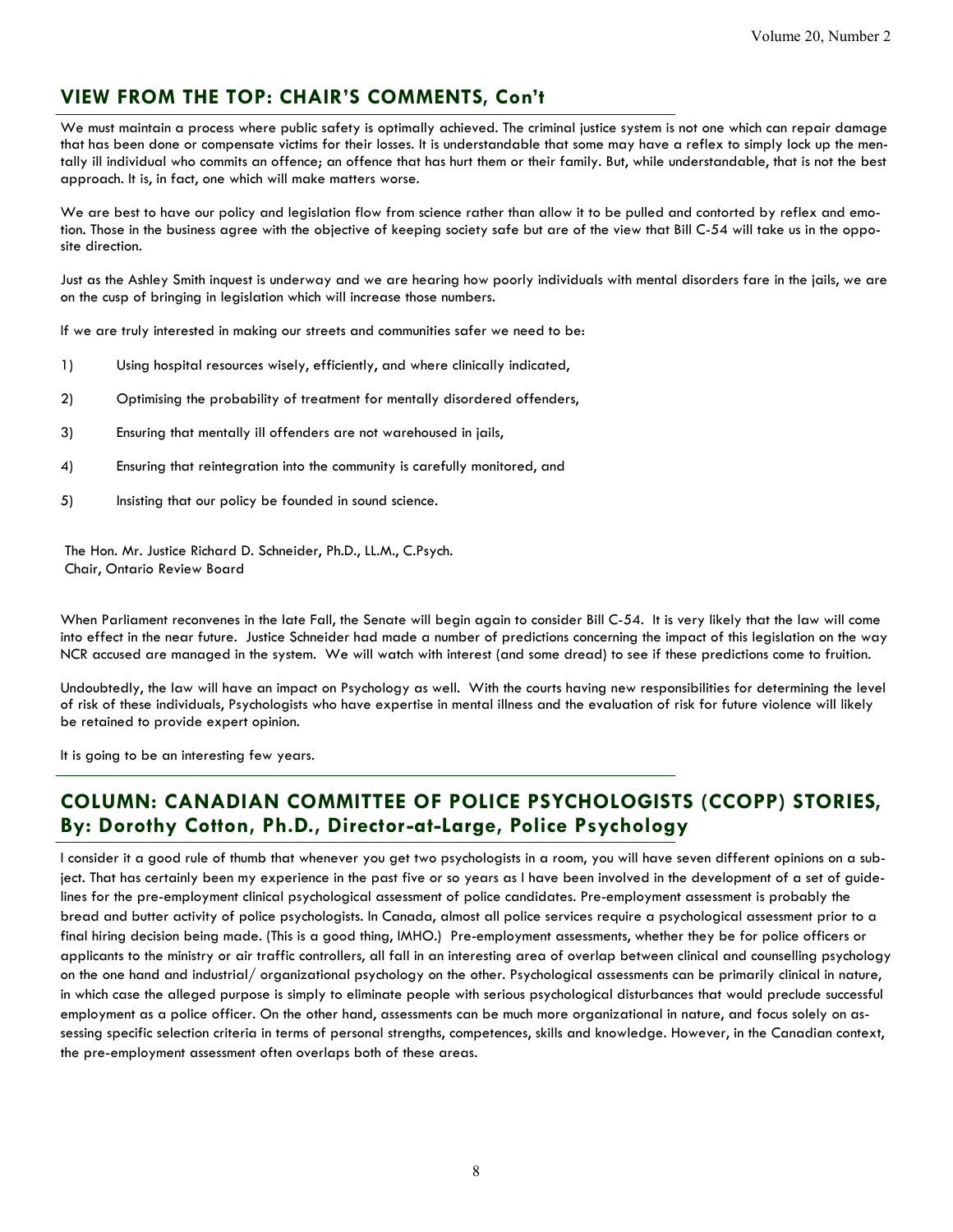## I **COLUMN: CCOPP STORIES Con't**

While it is true that police services request the assistance of clinical psychologists to ensure that the people that they are hiring do not suffer from serious psychological pathology, the fact is that these sorts of people are almost always eliminated from competition long before the candidate sees the psychologist. Needless to say, it does not take advanced graduate training in psychology to be able to recognize a person who is seriously psychologically disturbed. On the other hand, while selection and identification and measurement of competencies related to employment is likely to be a task for an I/O psychologist rather than a clinical psychologist, there is no doubt that clinical psychologists possess a number of skills and tools that are useful in measuring personality traits and other attributes that may be related to the broader issue of suitability. Thus, what most police services seem to want from psychologists is a comment in both of these areas. Does the candidate have a serious psychological problem? And what is the likelihood that they are suitable for police work?

The work of the clinical psychologist is to answer these questions in a manner consistent with professional standards, while at the same time not stepping out of bounds by actually making selection decisions. The clinician is also challenged in that she is unlikely to have the skill set to devise a comprehensive selection process and therefore must work within the parameters that have been established by the police organization -- hopefully in consultation with an I/O psychologist.

It's a complicated business. There's a lot of disagreement among people who conduct such assessments about how they should be done, what measures should be used, what types of information should be reported, what kinds of recommendations the clinician can make.

Mind you, if there were general agreement, and if the answers to these questions were obvious, it would not have taken five years to develop a set of guidelines, and indeed, perhaps such guidelines would not even be necessary. But this is not the case. Therefore, over the last five years, a variety of people have proposed, argued, disputed, edited, revised, argued, edited, revised, edited, commented, argued, and revised. The resulting guidelines are now available. They have been endorsed by the Canadian Psychological Association and they are posted on the CPA website at:

#### http://www.cpa.ca/docs/File/News/2013-07/Police%20assess%20guidelines%20April2013final.pdf

Is this the final word on the subject? Gee, I hope not. If there were a final word, it would suggest that we had all the answers. We certainly don't. But most of the many, many people who contributed to the current set of guidelines feel that if one were to follow these guidelines, one would at a minimum produce a defensible, and reasonable assessment which is consistent with the current state of knowledge in the field as well as being consistent with the standards of professional conduct of our profession.

That's not a bad start.

## **COLUMN: TRAINING IN CRIMINAL JUSTICE PSYCHOLOGY, by Michael Sheppard, Ph.D., Director-at-Large, Clinical & Training**

As I was reflecting on what to write about for the fall issue of Crime Scene, I had the thought that the column is supposed to be about clinical training. I assume that means its primary readership is intended to be students interested in forensic/correctional psychology. When I was the student representative of the Section for Psychoanalytic and Psychodynamic Psychology, I moderated a conversation session on what students interested in that area of psychology wanted to see in conference talks. The three themes distilled from that talk were (1) what is the empirical support for psychodynamic and psychoanalytic concepts; (2) could speakers de-mystify psychodynamic and psychoanalytic theory; and (3) could speakers discuss psychodynamic and psychoanalytic technique. Any proponent of the scholar-practitioner model would have been proud.

Based on that experience, I thought it would be useful to ask students or others interested in clinical training in forensic and correctional psychology what they would like to see in this column. I don't expect the questions to be similar, in part because the empirical basis of correctional psychology, with risk assessment measure validation studies and correctional treatment outcome studies being as good as they are. However, I'd like feedback on what aspects important to clinical forensic training aren't covered in other areas but would still be useful to discuss or review. I recognize that this short column is no substitute for a clinical supervisor or class, but I think it's a good forum to raise issues and ask questions.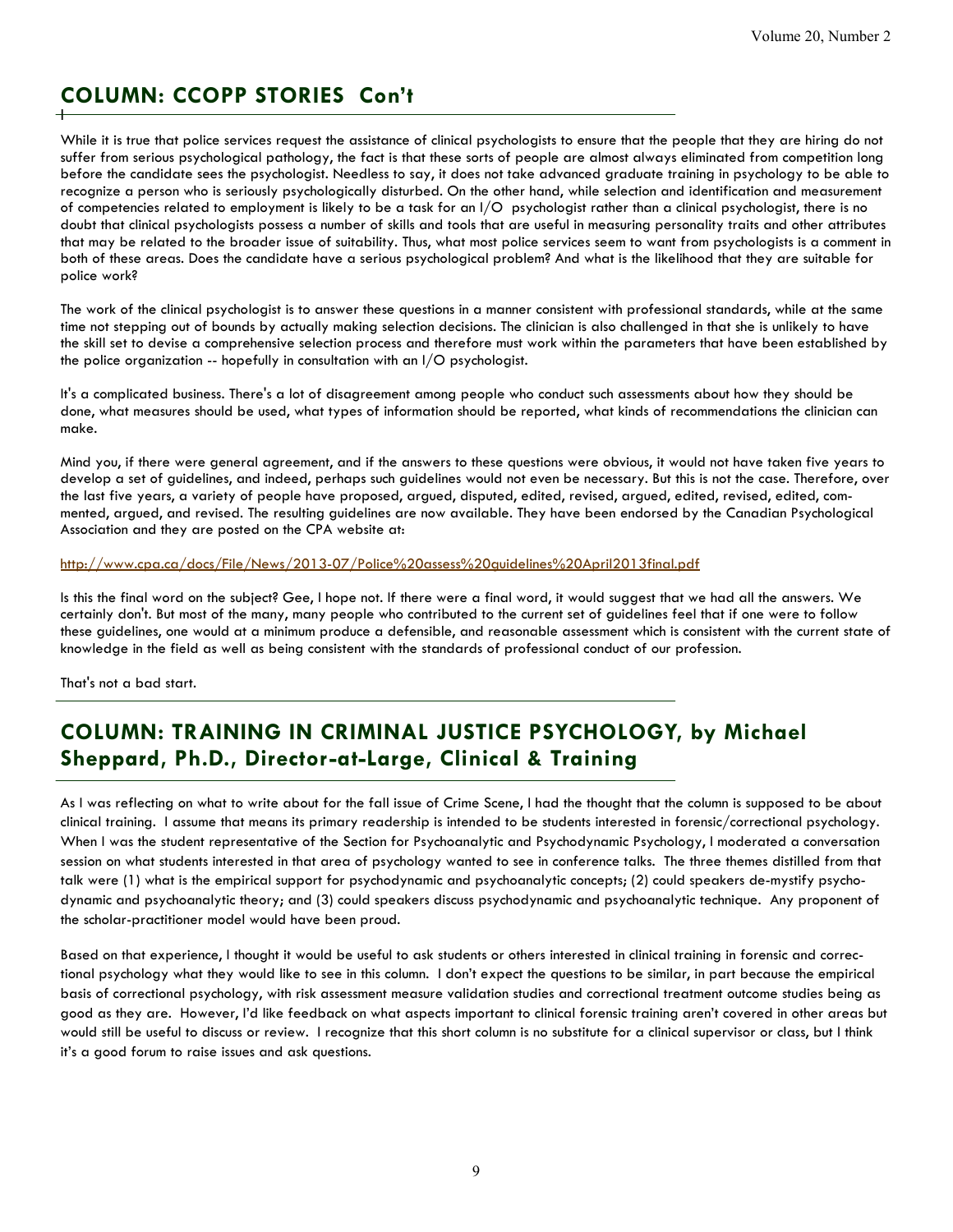## **COLUMN: TRAINING IN CRIMINAL JUSTICE PSYCHOLOGY Con't**

My previous columns have focused on generalist vs. correctional training in forensic and correctional psychology (my first column) and my thoughts about the current state of violence risk assessment measures with respect to clinical understanding, case formulation, and change (my second column).

I'm hoping for feedback on this, as feedback would guide my future entries and hopefully address issues that are relevant to the readers. Potential areas include:

- Different topics in forensic assessment (e.g., risk assessment, competency assessment, psycho-legal assessment, etc.)
- Thoughts about psychological case formulation (i.e., different theoretical approaches)
- Commentary about non-risk assessments (e.g., intellectual assessments, personality assessments) with offenders
- Different topics in correctional treatment (e.g., the difference between our research findings and what happens in real life, a discussion of treatment modalities [my areas are dialectical behaviour therapy and short-term psychodynamic therapy, but I'm willing to review others])
- Commentary on the emotional aspects of working with difficult criminal personalities (e.g., psychopathic sexual offenders). This could be rephrased as "countertransference management with offenders".
- The process of getting registered as a psychologist
- ...Fill in the blank

Readers should be aware that I stopped working for the Correctional Service of Canada at the end of July this year, which means I'm freer to discuss what happens inside large correctional organizations without fear of creating problems at work. I'm continuing to do forensic and correctional work privately. I guess that means that in addition to the topics above, I'm in a position to discuss the transition from working for a correctional organization to private forensic and correctional work.

Please feel free to contact me at m.sheppard.psych@gmail.com with thoughts for future columns. I'd like to make this column as clinical-training-relevant as I can to new forensic and correctional psychologists.

## **PLEASE CONSIDER HOW YOU CAN CONTRIBUTE TO** *CRIME SCENE***!!!**

## **DO YOU HAVE A SPECIAL FEATURE?**

## **HAVE YOU RECENTLY COMPLETED YOUR DISSERTATION OR THESIS?**

## **HAVE YOU RECENTLY PUBLISHED AN ARTICLE OR BOOK CHAPTER?**

## **HAVE YOU CHANGED JOBS?**

## **IS THERE A SPECIAL ACCOMPLISHMENT YOU WOULD LIKE TO RECOGNIZE IN A COLLEAGUE?**

## **WANT TO WRITE A PROFILE ON A CJS MEMBER?**

## **EMAIL US! DEADLINE FOR THE MAY 2014 ISSUE IS APRIL 4, 2014**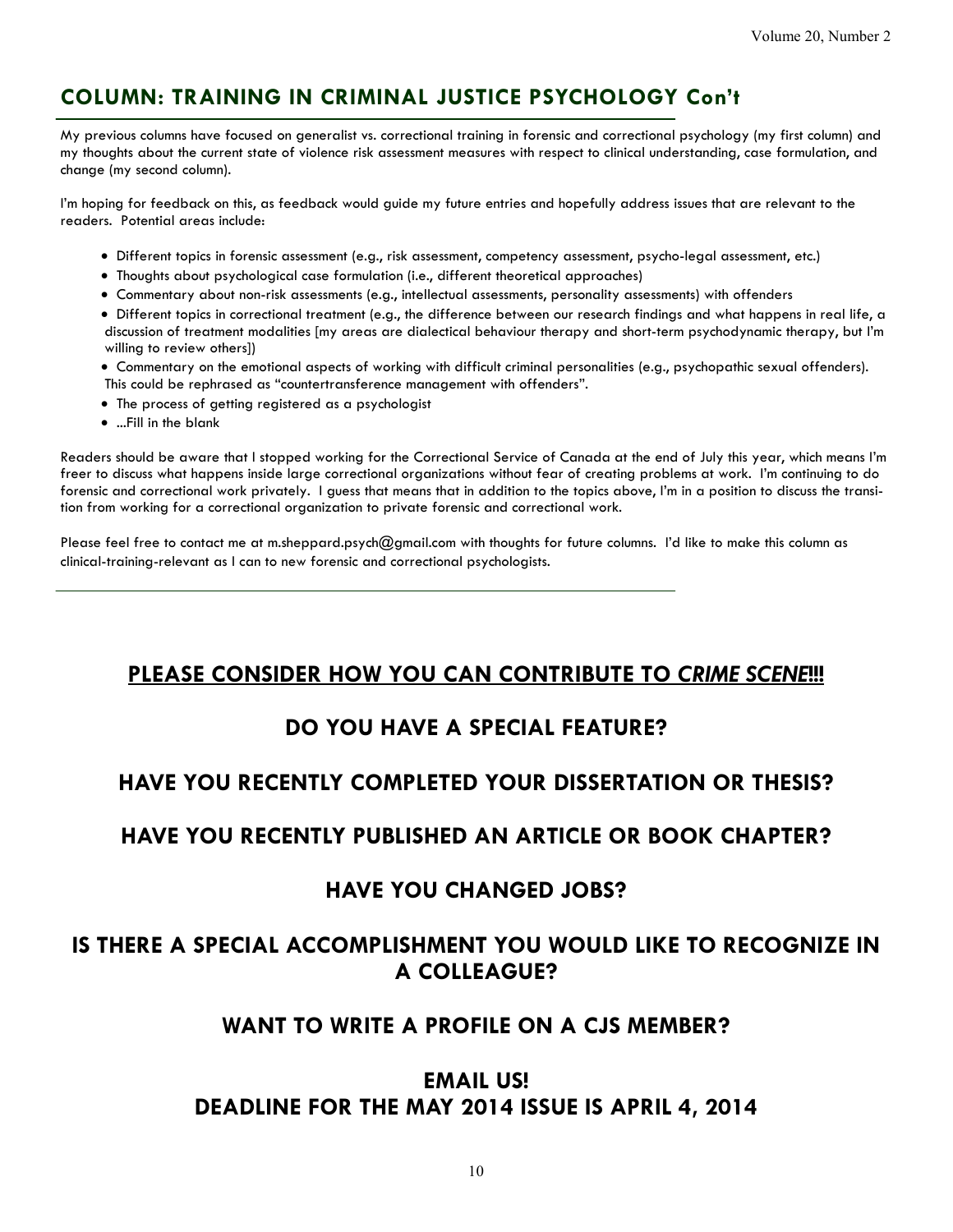## **RECENTLY DEFENDED DISSERTATIONS AND THESES**

#### **Understanding the Police Caution and Police Questioning**

By: Nicole Adams Dalhousie University

Previous research suggests that people do not understand their rights when they are delivered verbally in the police caution (i.e., the right to a lawyer, the right to remain silent). Moreover, when suspects are questioned, they may behave in ways that could lead them to confess to crimes they have not committed, especially if coercive questioning tactics are used, or if the suspect is prone to suggestibility. The current study took a quasi-experimental approach to explore the possible relationships between caution comprehension, confession, and suggestibility. It was hypothesized that the lower the comprehension of the caution, the higher the likelihood of confession, and this relationship would be moderated by suggestibility. Consistent with previous research, the present study found that overall caution comprehension was low when presented verbally and that there are problematic sentences in each section that inhibit understanding. However, when participants were asked to indicate whether statements about the caution were true or false, accuracy increased where it was previously low. These findings suggest that people have a general understanding of their rights; however, the language of the caution is confusing. Correlational analysis revealed a significant relationship between suggestibility and the likelihood of confession; however, further research is needed to determine the nature of the relationship between caution comprehension and confession behaviour. Correlational analysis also revealed a significant relationship between mental state during an alleged crime (i.e., sober or intoxicated) and likelihood of confession. To obtain a real world perspective concerning rights comprehension, Peace Officers and lawyers were surveyed for their beliefs on the public's understanding of their legal rights. Results indicated that further research is needed to determine if their professional opinions concerning rights comprehension can be generalized to the public.

#### For More Information: Nicole.Adams@dal.ca

#### **Working Alliance and its Relationship with Aboriginal Ancestry, Psychopathy, Treatment Completion, and Recidivism in a Sample of Federal Sex Offenders**

By: Danielle R. DeSorcy University of Saskatchewan

The relationship that develops between a client and therapist is arguably one of the most important factors toward achieving positive outcomes from therapy. Although the therapeutic alliance has been well studied, there is a paucity of research related to the impact of this relationship when the client is an offender, of Aboriginal ancestry, or psychopathic. The present study employed an archival design in which a sample of 427 treated sexual offenders were examined with regard to their experience of therapeutic alliance with their primary therapists. Offenders who were admitted to the Clearwater Sex Offender Program at the Regional Psychiatric Centre Hospital in Saskatoon (RPC Prairies) between 1998 and 2005 completed a measure that rated the strength of their relationship with their primary therapists using the Working Alliance Inventory (WAI) roughly three months after program admission. Approximately 46% of the sample was of Aboriginal ancestry, while the majority of the balance (approximately 52%) was Caucasian. A subsample of 111 offenders was also scored on the PCL-R.

Analysis of WAI scores among Aboriginal and non-Aboriginal offenders demonstrated a significant difference on the Bond scale of the WAI, suggesting that although the bonds between Aboriginal offenders and their primary therapists were not as strong as they were between non-Aboriginal offenders and therapists, Aboriginal offenders were still able to identify and agree on the goals and the tasks of the treatment (weaker bonds notwithstanding). Aboriginal offenders also spent slightly less time in treatment overall than their non-Aboriginal counterparts. The present research also found that as the scores on the WAI increased, rates of treatment noncompletion decreased, the implications of which would seem to highlight the need to foster and maintain strong therapeutic relationships.

In terms of outcome, perhaps unexpectedly, results of the present research found that WAI was not a significant predictor of any recidivism criteria. Aboriginal Ancestry was related to non-sexual violent reconvictions and general reconvictions, but not sexual recidivism. Moreover, offenders who were both Aboriginal and reported low WAI scores were the most likely to recidivate in a non-sexual violent manner and in general, but not sexually.

An examination of the relationship of working alliance to psychopathy found that WAI and PCL-R scores were not significantly correlated overall; however, a negative inverse relationship between the Lifestyle and Emotional facets with total WAI score was noted, suggesting that callous-unemotional traits and lifestyle were associated with weaker alliance. Interestingly, these correlations were not evident in the Aboriginal sample suggesting that other factors, aside from levels of psychopathy, were associated with working alliance in this ancestral group. In addition, results of the present analysis revealed WAI and PCL-R together, were better able to predict sexual recidivism for non-Aboriginal offenders than for Aboriginal offenders; however, the WAI and PCL-R jointly predicted nonsexual violent recidivism, but only for non-Aboriginal offenders, and jointly predicted general recidivism for both ancestral groups. Together, the results of this study attempt to further advance our understanding of the therapeutic alliance and its link to treatment outcome, Aboriginal ancestry, and psychopathy.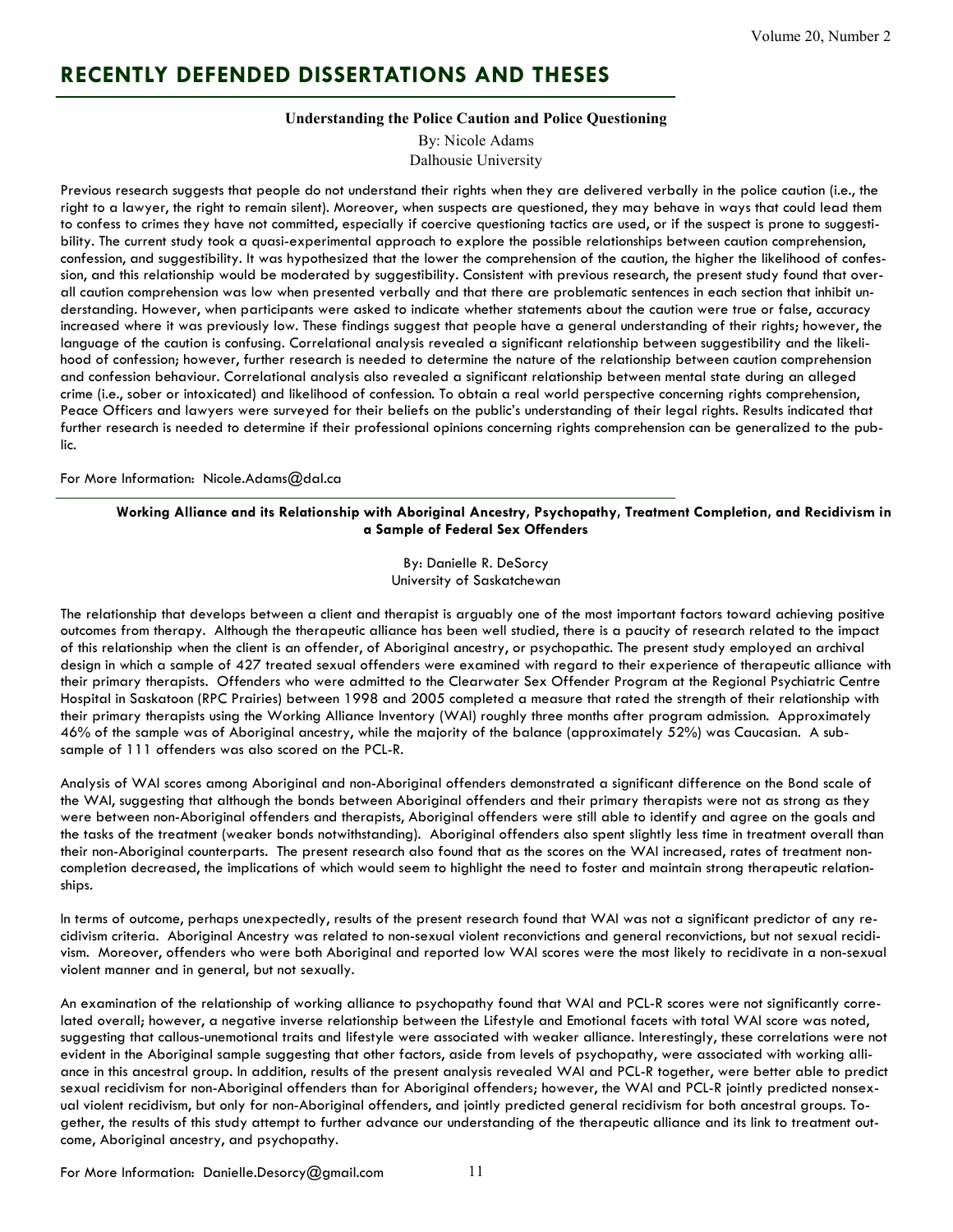## **RECENTLY DEFENDED DISSERTATIONS AND THESES**

#### **Violence Risk Assessment with Youth who have Sexually Offended: A Psychometric Examination of the Violence Risk Scale: Youth Sexual Offender Version (VRS:YSO)**

By: Erika Rojas University of Saskatchewan

The present research was archival in nature. It was divided into three phases involving a comprehensive psychometric examination of a newly developed risk assessment measure designed to assess risk for sexual violence, guide treatment planning, assess readiness to change, and evaluate whether positive changes in risk are linked to reductions in recidivism risk among sexually offending youth–the Violence Risk Scale: Youth Sexual Offender version (VRS:YSO). Phase I focused on an examination of the basic psychometric properties of a young offender version of the Violence Risk Scale–Sexual Offender Version (VRS–SO; Wong et al., 2003), subsequently referred to as the VRS:YSO. The tool revision was based on a thorough review of the literature on male youth and adults who have sexually offended and selected readings on youth violence, as well as a review of a measure designed to assess risk for violence among violent youth (i.e., the VRS:YV). The developers of the VRS–SO completed the structural revisions to the tool. The resulting risk assessment measure included six *static* and 17 *dynamic risk variables* that are empirically and/or theoretically associated with an increased risk for sexual violence among youth. As part of its initial psychometric examination, the VRS:YSO was rated retrospectively from the comprehensive files of 99 male sexually offending youth who had received outpatient sex offender services (i.e., assessment and/or treatment) from the Saskatoon Health Region, Child and Youth Services (CYS)–Young Offender Program (YOP) from 1995 to 2008. Overall, the VRS:YSO showed good-to-excellent interrater reliability, sound item properties (i.e., internal consistency and itemtotal correlations), and a factor structure that is consistent with research on sexually offending youth and adults, as well as other measures designed to assess risk for sexual violence in youth.

Phase II focused on the validation of the VRS:YSO through examining the concurrent, postdictive, predictive, and incremental validity of the measure. Moreover, the psychometric properties of existing specialized risk assessment measures (i.e., J-SOAP-II, ERASOR, and J-SORRAT-II) were examined to inform the limited, albeit growing, literature on risk assessment with sexually offending youth. All measures were rated from the same comprehensive youth files as in Phase I. Youth were followed-up for an average of 11.83 years (*SD* = 3.42, range = 3.89-17.41) starting from their first contact with the community post-adjudication (i.e., release from custody or commencement of a community sentence). Overall reconviction rates were 8% for sexual, 24% for any violent (sexual and nonsexual), and 37% for general (any) offending. In sum, there was good preliminary evidence for the concurrent and, to some extent, postdictive validity of the VRS:YSO. Furthermore, there was good evidence for the predictive validity of the measure, particularly with respect to any violence (sexual and nonsexual) and general (any) recidivism. There was also encouraging evidence, albeit offset seemingly by a small post-treatment N and thus restricted power, on the potential value of the therapeutic change score in the prediction of recidivism risk. These findings supported the value of the VRS:YSO as a new specialized risk assessment measure for sexually offending youth, particularly as it uniquely includes a systematic rubric for assessing change. Moreover, there was good evidence for the predictive validity of the J-SORRAT-II and certain components of the J-SOAP-II for sexual recidivism. There was also good evidence for the predictive validity of the J-SOAP-II and the ERASOR for violent (sexual and nonsexual) and general (any) recidivism.

Lastly, Phase III examined the role of psychopathy-related personality features (as measured by the PCL:YV) in the criminal and treatment outcomes of youth who have sexually offended. The PCL:YV was rated from the same comprehensive youth files (in conjunction with the other measures referenced above). Overall, the PCL:YV significantly predicted violent (sexual and nonsexual) and general (any) reoffending, particularly among offenders with any peer/adult victims, but not sexual reoffending. Increasing psychopathyrelated personality features were significantly associated with non-completion of treatment. Clinical implications of research findings, along with limitations and future research directions for each of the three phases of this research were discussed.

#### For More Information: Erika.Rojas@usask.ca

#### **Reliability and Consistency of Risk Formulations in Assessments of Sexual Violence Risk**

By: Catherine Wilson Simon Fraser University

Sexual violence represents an intrusion of personal boundaries that can be physically and psychologically traumatic for the victim. Assessing risk for sexual violence is an important process that can have serious consequences for the public (e.g., risk to public safety) and the individual assessed (e.g., indefinite commitment). Given the serious potential consequences, it is vital that assessments are conducted using empirically supported risk assessment measures. The Risk for Sexual Violence Protocol (RSVP; Hart, et al., 2003) is a measure to guide sexual violence risk assessments.

The RSVP provides a framework for case formulation, a process that gathers diverse case-specific information to guide decisionmaking. Formulation is an essential element of risk assessment, but has been neglected in research. The current study added to the literature base supporting the RSVP and addressed the gap in the literature concerning formulation. First, reliability of presence, relevance and summary risk judgments was examined. Second, the similarity of formulations made by different raters for the same cases was compared to that of formulations made by different raters for different cases.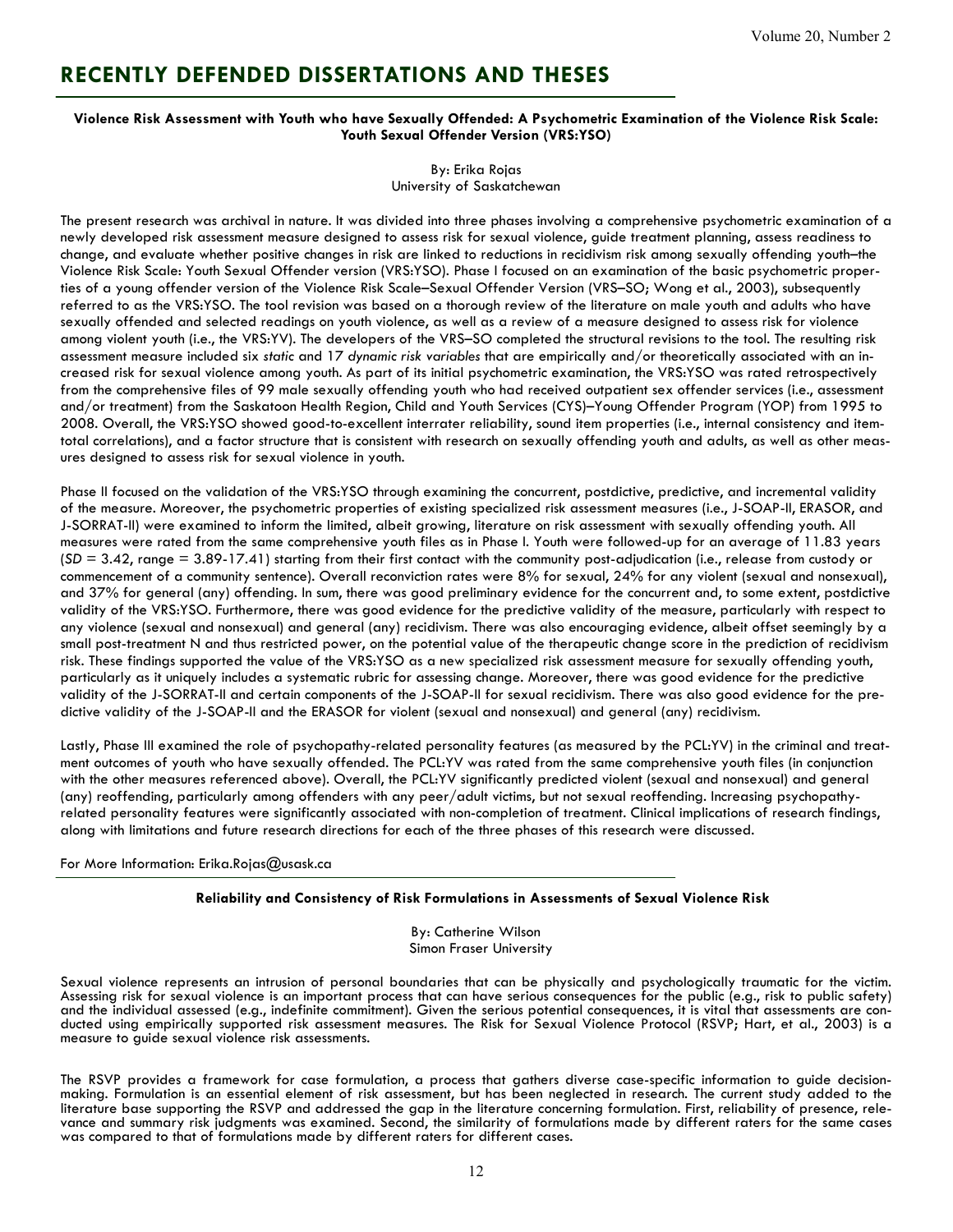## **RECENTLY DEFENDED DISSERTATIONS AND THESES Con't**

Seventeen professionals completed an online risk assessment course on the administration of the RSVP and completed file-based RSVP assessments for six of ten cases. Rater agreement for presence and relevance ratings and summary judgments was poor to fair, whereas agreement for domain and total scores was fair to good. Similarity ratings (made by independent judges) for randomly selected pairs of formulations made by different raters for the same cases were significantly higher than those made by different raters for different cases. This was true both for global ratings of formulation similarity (i.e., causes of past sexual violence, scenarios of future sexual violence, recommended management strategies), as well as specific facets of formulations similarity (e.g., identification of motivating, disinhibiting, and destabilizing risk factors in past sexual violence; nature, severity of future sexual violence; monitoring, supervision, treatment, and victim safety planning tactics). The findings provide evidence that formulations of violence risk are consistent or similar across raters. Findings are discussed in the context of risk assessment practice, directions for risk assessment training, and future research.

For More Information: cwilson2@sfu.ca

## **RECENT PUBLICATIONS**

**Harris, G.T. & Rice, M.E. (2013). Bayes and base rates: What is an informative prior for actuarial risk assessment?** *Behavioral Sciences and the Law, 31***, 103-124.** 

Bayes' theorem describes an axiomatic relationship among marginal and conditional proportions within a single "experiment." In many ways, it has been fruitful to greatly extend this idea to the task of drawing inferences from data much more generally. Commonly, what matters is how all prior knowledge is revised (or not) by new findings resulting in posterior (sometimes "subjective") probabilities. And, to address many important problems, it is sensible to conceive of probability in such subjective terms. However, some commentators in the domain of violence risk assessment have assumed an analogous axiomatic relationship among marginals (i.e., priors in the form of base rates) observed in one study and conditionals (i.e., posteriors in the form of revised rates) expected in a separate study or assessment context. We present examples from our own research to suggest this assumption is generally unwarranted and ultimately an unaddressed empirical matter.

#### **Harris, G.T., Rice, M.E., & Cormier, C.A. (in press). Research and clinical scoring of the Psychopathy Checklist can show good agreement.** *Criminal Justice and Behavior***.**

The Hare Psychopathy Checklist (PCL-R) is an important predictor of violent behavior and is widely used to make important decisions about forensic clients. Some researchers question whether the scoring of the PCL-R in clinical practice matches that attained in research studies and, therefore, whether use of the PCL-R is warranted in high-stakes decisions. We examined scoring correspondence of the PCL-R in 58 patients in a high security forensic institution where the scorings were by trained clinicians compared to those by a researcher whose scoring was of known predictive validity. Research and clinical scorers showed good agreement (Pearson *r* = .86; ICC = .79, absolute agreement for single measures; *p*'s < .001), especially on those parts of the PCL-R most associated with violence. We conclude that trained clinicians can achieve acceptable reliability and validity when scoring the PCL-R.

#### **Helmus, L., Babchishin, K. M., & Hanson, R. K. (in press). The predictive accuracy of the Risk Matrix 2000: A meta-analysis.**  *Sexual Offender Treatment***.**

**Background**. The Risk Matrix 2000 is a static actuarial tool designed for adult male sex offenders. It consists of three scales (Sex, Violence, and Combined) intended to assess risk for sexual, non-sexual violent, and any violent recidivism, respectively. **Methods.** This meta-analysis identified 16 unique samples (from 14 studies) that examined the extent to which the Risk Matrix 2000 scales discriminate recidivists from non-recidivists.

**Results/Conclusions.** The three Risk Matrix 2000 scales significantly predicted all recidivism types (i.e., sexual, non-sexual violent, any violent, non-violent, and any recidivism). Effect sizes were generally comparable or higher than those found by Hanson and Morton-Bourgon (2009) for the Risk Matrix 2000 and for other actuarial scales designed for a similar purpose. The Sex scale provided the best predictive accuracy for sexual recidivism (*d* = .74). The Violence and Combined scales both predicted non-sexual violent recidivism and any violent recidivism with similarly large effect sizes. Although the scales were not designed to predict non-violent or any (including violent) recidivism, effect sizes for these outcomes were also moderate to large (*d*'s exceeding .60). Effect sizes were significantly higher in the U.K. than in other countries, and low in samples of sex offenders preselected as unusually high risk or high need. These results support the use of the Risk Matrix in applied risk assessment practice. Additional research on the calibration of the Risk Matrix is needed.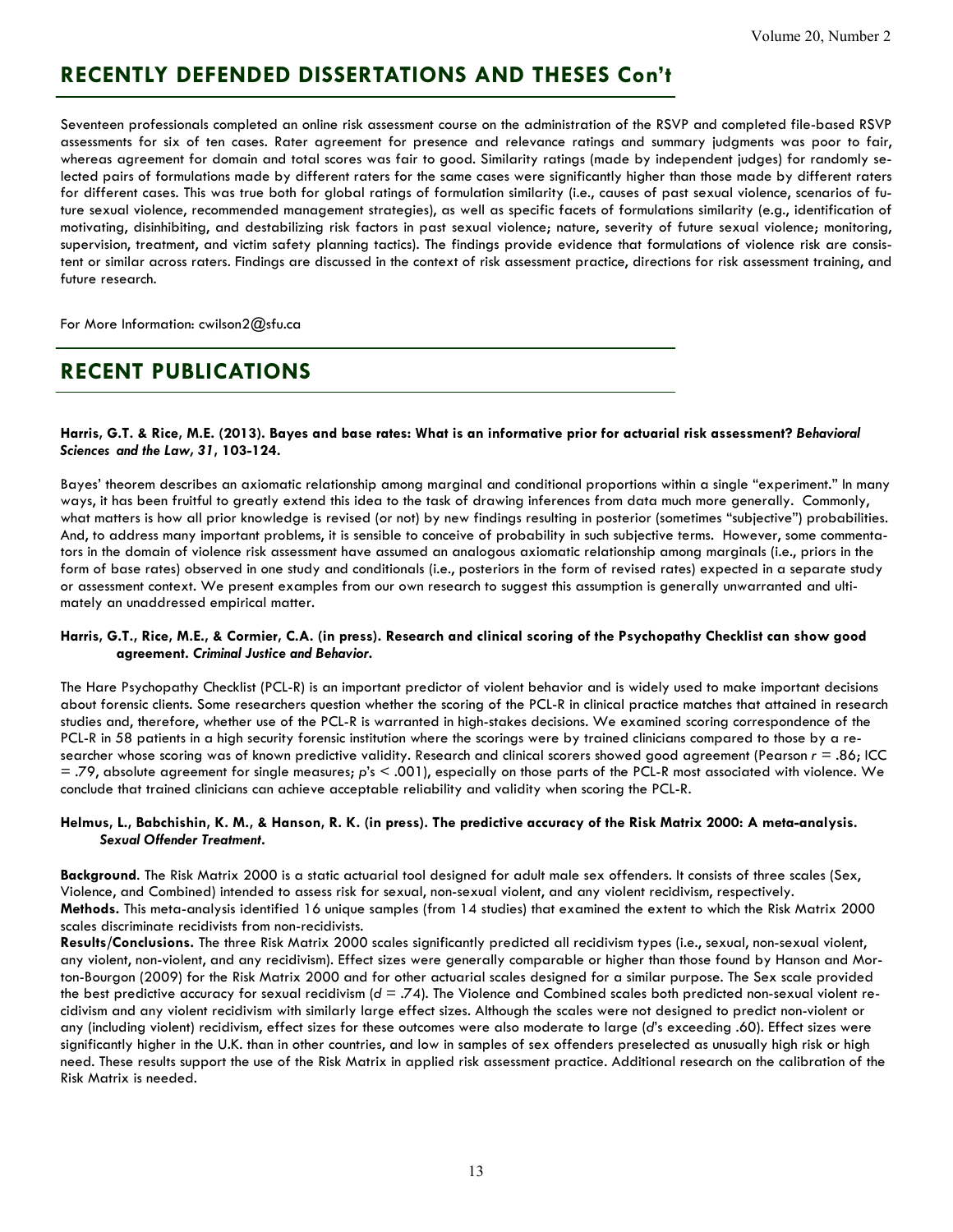## **RECENT PUBLICATIONS Con't**

#### **Jones, N. J., Brown, S. L., Wanamaker, K. A., & Greiner, L. E. (***in press***). A quantitative exploration of gendered pathways to crime in a sample of male and female juvenile offenders.** *Feminist Criminology.*

Feminist (gendered) pathways theorists maintain that female criminality is largely survival-based, and tied to a constellation of factors including early trauma, ensuing mental health issues, and poverty. Based on items drawn from the Youth Assessment and Screening Instrument, multidimensional scaling was performed to elucidate the respective thematic structure of background and offending characteristics of 663 female and 1,175 male juvenile offenders under community supervision in New York State. Although the *gendered pathways* theme emerged exclusively for females, a theme closely resembling the *traditional antisocial* pathway depicted in mainstream correctional literature was also evident among females. Theoretical integration is therefore recommended.

#### **Långström, N., Enebrink, P., Laurén, E-M., Lindblom, J., Werkö, S., & Hanson, R.K. (2013). Preventing sexual violence against children: Systematic review of medical and psychological interventions.** *BMJ, 347***:f4630. doi:10.1136/bmj.f4630***.*

Objective To evaluate the effectiveness of current medical and psychological interventions for individuals at risk of sexual abusing children in known abusers and those at risk of abusing.

Design Systematic review of interventions designed to prevent reoffending among known abusers and prevention for individuals at risk of sexually abusing children. Randomised controlled trials and prospective observational studies were eligible. Primary outcomes were arrests, convictions, breaches of conditions, and self reported sexual abuse of children after one year or more.

Results From 167 full text studies, we included eight studies (with low to moderate risk of bias; n=1291). We found weak evidence for interventions aimed at reducing reoffending in identified sexual abusers of children. For adults, evidence from five trials was insufficient regarding both benefits and risks with psychological treatment and pharmacotherapy. For adolescents, limited evidence from one trial suggested that multisystemic therapy (MST) prevented reoffence; lack of adequate research prevented conclusions about effects of other treatments. Evidence was also inadequate regarding effectiveness of treatment for children with sexual behavioural problems in the one trial identified. Finally, we found no eligible research on preventive methods for adults and adolescents who had not sexually abused children but were at higher risk of doing so (such as those with paedophilic sexual preference).

Conclusion There are major weaknesses in the scientific evidence, particularly regarding adult men, the main category of sexual abusers of children. Better coordinated and funded high quality studies including several countries are urgently needed. Until conclusive evidence is available, realistic clinical strategies might involve reduction of specific risk factors for sex crimes, such as sexual preoccupation, in abusers at risk of reoffending.

#### **Lehmann, R. J. B., Hanson, R. K., Babchishin, K., Gallasch-Nemitz, F., Biedermann, J., & Dahle, K.-P. (in press). Interpreting multiple risk scales for sex offenders: Evidence for averaging.** *Psychological Assessment.* **Advance online publication, June 3, 2013. doi: 10.1037/a0033098**

This study tested three decision rules for combining actuarial risk instruments for sex offenders into an overall evaluation of risk. Based on a nine-year follow-up of 940 adult, male sex offenders, we found that RRASOR, Static-99R, and Static-2002R predicted sexual, violent, and general recidivism, and provided incremental information for the prediction of all three outcomes. Consistent with previous findings, the incremental effect of RRASOR was positive for sexual recidivism, but negative for violent and general recidivism. Averaging risk ratios was a promising approach to combining these risk scales, showing good calibration between predicted and observed recidivism rates (E/O index of 0.93, 95% CI =  $[0.79, 1.09]$  and good discrimination (AUC = 0.73, 95% CI =  $[0.69, 0.77]$ ) for sexual recidivism. As expected, choosing the lowest (least risky) risk tool underestimated sexual recidivism rates ( $E/O$  of 0.67, 95% CI = [0.57, 0.79]) and choosing the highest (riskiest) overestimated risk (E/O of 1.37, 95% CI = [1.17, 1.60]). For the prediction of violent and general recidivism, the combination rules provided similar or lower discrimination compared to relying solely on the Static-99R or Static-2002R. The current results support an averaging approach, and underscore the importance of understanding the constructs assessed by violence risk measures.

#### **Rice, M. E., & Harris, G. T. (2013, July 22). What Does It Mean When Age Is Related to Recidivism Among Sex Offenders?.** *Law and Human Behavior***. Advance online publication. doi: 10.1037/lhb0000052**

Age is a robust predictor of recidivism, and is an item on all actuarial tools commonly used to predict sexual and/or violent recidivism among sex offenders. However, little is known about whether an individual offender's risk diminishes as a result of aging. In the first of two studies, we examined the sexual and violent recidivism of 533 sex offenders, all of whom were over 50 upon release. Age at index offense was at least as good at predicting both outcomes as was age at release. In addition, age at index offense provided at least as much incremental validity in the prediction of violent recidivism to score on a brief static actuarial tool as did age at release. Neither score added incrementally to static scale score in the prediction of sexual recidivism. The second study examined how well age at first offense, age at index offense, and age at release predicted violent recidivism among 527 sex offenders aged 13 to 79 at release. Age at first offense predicted best. When age was removed from score on the Sex Offender Risk Appraisal Guide, all ages added incrementally, and approximately equally, to SORAG score. When participants were divided into quartiles based on age at index offense, there was no evidence for any quartile that age at release predicted violent recidivism better than age at first offense. We conclude that age at release is a poor index of within-subject changes in risk of sexual or violent recidivism. No adjustment should be made simply because he is older to a sex offender's score on a comprehensive actuarial tool that includes age at first offense or age at index offense.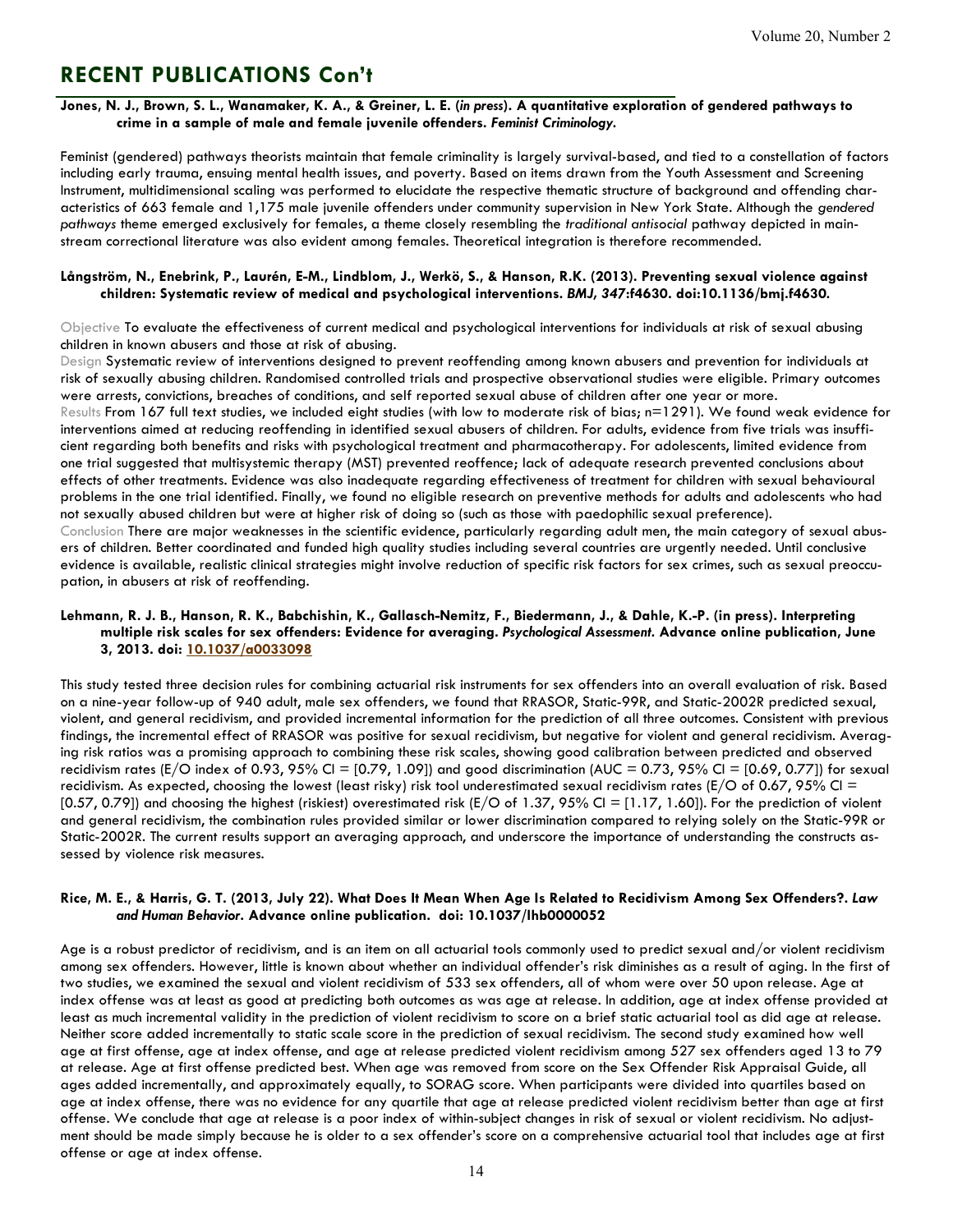## **MEMBER SPOTLIGHT on Dr. John Arrowood, Ph.D., C.Psych**

Welcome to a new regular feature in *Crime Scene* where we profile members of the Criminal Justice Section. Take a moment to get to know one of your colleagues in the field. Want to suggest a colleague for the spotlight? Email Ainslie.Heasman@camh.ca with more details!

#### **Tell us a little about yourself, your psychology career, and your current practice.**

I am the son of an academic social psychologist who ill advised a career in psychology. I did not heed this advice and majored in psychology as an undergraduate at the University of Toronto. I did my doctoral training in clinical psychology at the State University of New York at Binghamton and interned at the Boston VAMC/National Centre for PTSD. I graduated in 1994 and started work in forensic psychology, at the then Clarke Institute of Psychiatry in Toronto, Ontario. I am shocked to say that I have just started my twentieth year at the (now) Centre For Addiction and Mental Health (CAMH). I have continued in forensics but have had postings in both in-and outpatient settings. I also had the pleasure of serving of director of clinical training of the CAMH psychology internship for almost seven years. One of the most rewarding parts of this work has been supervising psychology interns as well as working with a collection of especially skilled and compassionate forensic colleagues. I have also been fortunate enough to be able to expand my practice over many years to include police psychology.

#### **What are your clinical and research interests and what are you currently working on?**

My forensic practice, both hospital and private, has involved sexological assessments as well as the assessment of risk for recidivism among generally violent and sexual violent criminal offenders and Dangerous Offender applicants. Additional areas of clinical practice include the assessment and treatment of Posttraumatic Stress conditions in civil and criminal cases and serving as an expert witness. I have also had the very good fortune to continue to serve (on subcontract) as part of the operational staff of the Behavioural Sciences Section of the Ontario Provincial Police and with the Metropolitan Toronto Police Emergency Task Force. Since 2003 I have been in charge of running officer selection and stress management programs with various police services, for officers involved in specialized high-risk duties such as undercover investigations, child pornography investigations, and forensic identification services. My research interests have focused on anxiety disorders and posttraumatic stress. I am currently in charge of a project assessing history of potentially traumatic events and resultant stress-related symptoms among inpatient forensic psychiatric patients.

#### **What is the biggest challenge you've faced as a psychologist? How have you dealt with this?**

I feel that one of the biggest challenges I have had to face as a forensic psychologist is the requirement to provide psychotherapeutic treatment to mandated clients, some of whom are, understandably, especially unmotivated and resentful of having been coerced into treatment. I find it interesting that clinical practioners in the health and mental health fields would, I suspect, rarely feel comfortable treating clients whom they are aware have been coerced into treatment, for example, by a family member or a friend. However, forensic mental health practioners are typically willing to, and often required to, provide treatment to coerced clients, when the coercion is legal or lawful. I have found practices from motivational interviewing to be of some assistance with resistant clients. Additionally, in more recent years I have continued to train in and practice acceptance and commitment therapy (ACT). I have found that the focus in ACT on values can assist in providing some common ground from which to start treatment. It is my hope that the field will continue to develop techniques and treatments more suitable to resistant clients. A closely related concern involves the stigma and shame that clients experience as a result of having committed a sexual offense. I hasten to add that unlike the stigma associated with mental illness in general, I very much doubt that those in forensic practice are interested in reducing the societal stigma associated with offending. Unfortunately, for the sexual offender clients referred to the forensic division of the CAMH, the stigma and shame of offending was (by definition) not sufficient to deter (prior) offending, but is nevertheless often a powerful deterrent to seeking and meaningfully participating in treatment.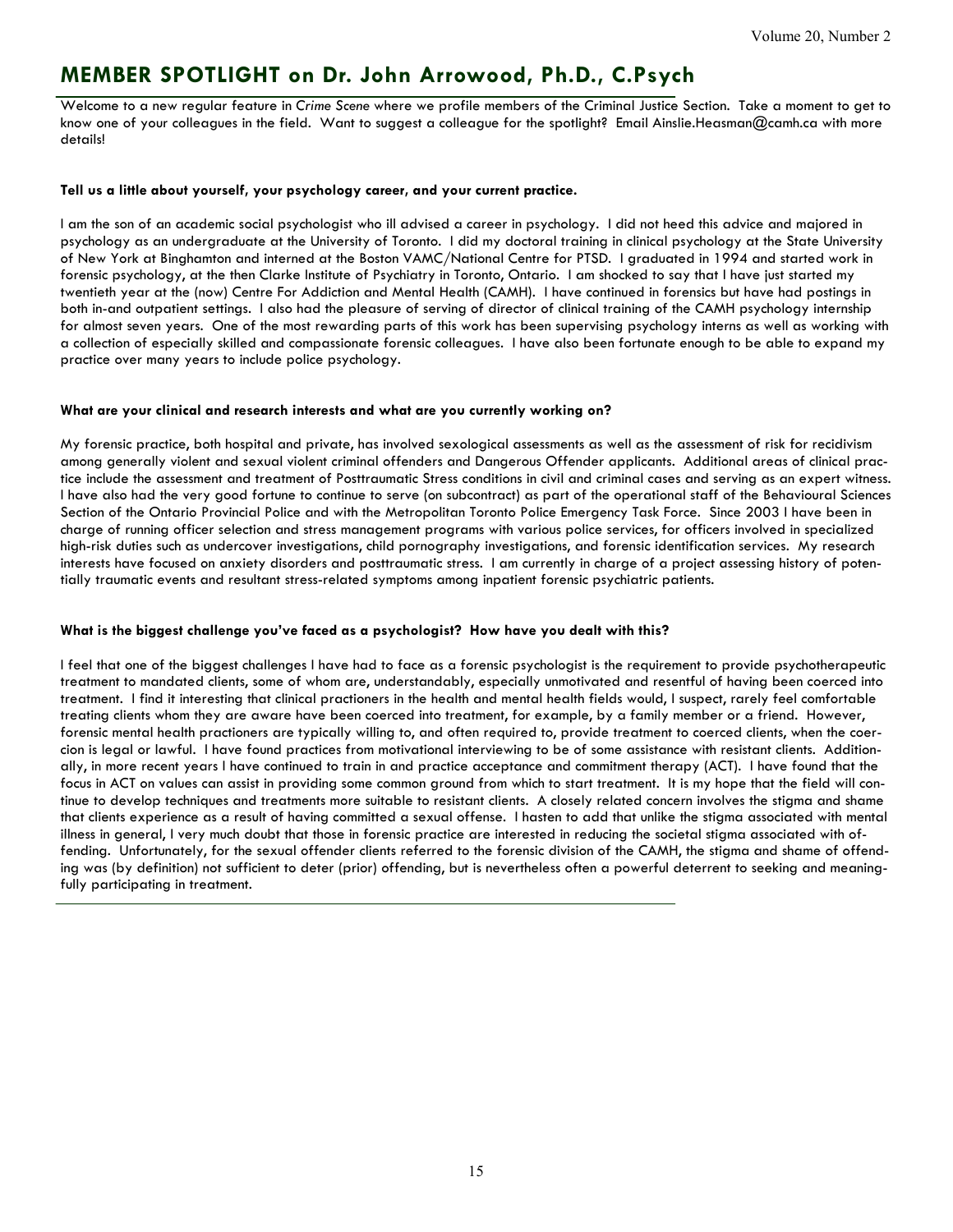## **SPECIAL FEATURE: BEYOND "DEXTER": WHAT DO WE KNOW ABOUT SINGLE VICTIM HOMICIDES? ? By: Anna Pham, Sandy Jung, & Carissa Toop, MacEwan University.**

The public persists in their interest in unusual and sensational crime stories (Donohew, 2006). Of the crime narratives that have received the most attention, the media has constantly sensationalized serial murders over the years through newspaper stories, television news programs, and popular television series. Although there are several empirical studies examining serial killers, few have compared and contrasted them with single-victim murders (e.g., Delisi & Scherer, 2006; Harbort & Mokros, 2001; Kraemer, Lord, & Heilbrun, 2004). Despite this fascination with multiple-victim murders, single-victim murders account for a majority of homicides in the U.S. (90.4% in 2008) and in Canada (90.1% of homicides from 1999 to 2008; see MacKay, 2010). Given that the prevalence of singlevictim homicides far exceeds multiple-victim homicides, it becomes apparent that greater attention should focus on understanding and preventing single-victim murders. This paper draws attention to offender, victim, and environmental variables that characterize a majority of these crimes and the inferences that can be drawn from empirical examinations of single-victim homicides.

To begin, it is notable that single-victim homicides are not necessarily distinguishable from multiple-victim homicides on all demographic variables. Kraemer et al. (2004) found no differences in offender gender (i.e., mostly male), offender race (i.e., slightly larger proportion of Caucasian), victim race (i.e., mostly Caucasian), and in the average age of the offender or the victim. One exception, however, was that females were more often the victims of serial murders (i.e., approximately 2.7:1) than single-victim murders (i.e., ratio was 1:1). Delisi and Scherer (2006) also found few differences between multiple homicide and single homicide offenders, with the exception that single homicide offenders were more likely to be Hispanic, average more prior weapons and narcotics use offences, and had fewer arrests for rape than multiple homicide offenders, although Harbort and Mokros (2001) posit that serial murders may have a greater likelihood of having a personality disorder and cerebral anomalies.

Identifying and understanding variables associated with single victim homicides are important to begin some measure of reduction and prevention. There is a plethora of studies that have examined demographic characteristics of both offenders and victims. Published studies tend to provide congruent findings on these variables, although it is important to note that many of these endeavours have been conducted in the United States and in other countries, rather than in Canada. Broidy, Daday, Crandall, Sklar, and Jost (2006) found that offenders were significantly more likely to fall between 18 and 29 years of age than victims, and victims were significantly more likely to be over 30 than offenders. Studies in the U.S. (Holcomb & Daniel, 1988), Taiwan (Cao, Hou, & Huang, 2008) and France (Richard-Devantoy, Gohier, Chocard, Duflot, Lhuillier, &Garre, 2009) have shown that the mean age of offenders were approximately 30 years (28.5, 31, and 33, respectively). When compared with non-homicide offenders, Koch, Berner, Hill, and Briken found that, on average, homicide offenders tend to be younger in age (mean age of non-homicide sex offenders and homicide sex offenders were 38.9 and 32.8, respectively).

Some studies have demonstrated an association between single victim homicides and race and gender. A U.S. study revealed that offenders and victims tend to be non-Hispanic black Americans and Mexican Americans, and that these racial groups typically exhibit much higher homicide mortality rates than non-Hispanic white Americans (Krueger, Huie, Rogers, & Hummer, 2004). However, a Canadian study (Cale, Plecas, Cohen, & Fortier, 2010) found that two-thirds of their sample were identified as Caucasian, while a quarter of the sample were identified as Aboriginal. In terms of gender, homicide crimes are typically perpetrated by men, and men have also been the primary targets of homicide crimes(e.g., Cao et al., 2008; Dawson, Bunge, & Balde, 2009; Fox & Zawitz, 2003), making homicide a predominantly male phenomenon. Although women account for less than a quarter of all male-perpetrated homicide victims, they are more likely to be murdered by someone with whom they had an intimate relationship (Thomas, Dichter, & Matejkowski, 2011). Thus, women comprise the majority of victims who were murdered by an intimate partner (Catalano, Smith, Snyder, & Rand, 2004). Despite this, the vast majority of both homicide offenders and victims are men (e.g., Broidy et al., 2006).

Environmental factors are also important factors that are related to homicide crimes. The homicide literature suggests two general risk factors that influence homicide mortality. Firstly, communities that lack sufficient economic resources to improve material and social conditions for their residents may be associated with an increased risk of homicide mortality (Peterson & Krivo, 1993). Moreover, residents in segregated areas (e.g., predominantly single-parent households; Sampson & Groves, 1989) experience higher homicide mortality, presumably because those areas have many obstacles to economic, social, and political advancement, which are factors that could reduce homicide rates (Cubbin, Pickle, & Fingerhut, 2000; Krivo& Peterson, 2000). Broidy et al. (2006) explored the relationship between homicide crimes and the locations in which offender and victim populations reside. Although results indicated that offenders were more likely to reside in areas that have more than one-person households, results also suggested that offenders and victims came from similar neighbourhoods. Specifically, the majority of areas in which offenders and victims lived, and where the homicide incidents occurred, were one-person households and in impoverished communities. A second factor has been controversial and infused oft-times with political influence. Some studies have purported that immigration is associated with increased homicide rates (see Hagan, Palloni, 1998), but researchers have found that areas with high concentrations of immigrants are seen to protect against homicide mortality (e.g., Bond Huie, Hummer, & Rogers, 2002; Krueger et al., 2004).A recent Canadian study suggests that immigration, itself, does not increase homicide rates, but rather a net increase in young males generally leads to an increase in homicide (Andresen, 2013). Hence, population influx and increases in young adults between the ages of 15 to 24 years may have a detrimental effect on homicide rates (Bois & Jung, 2011).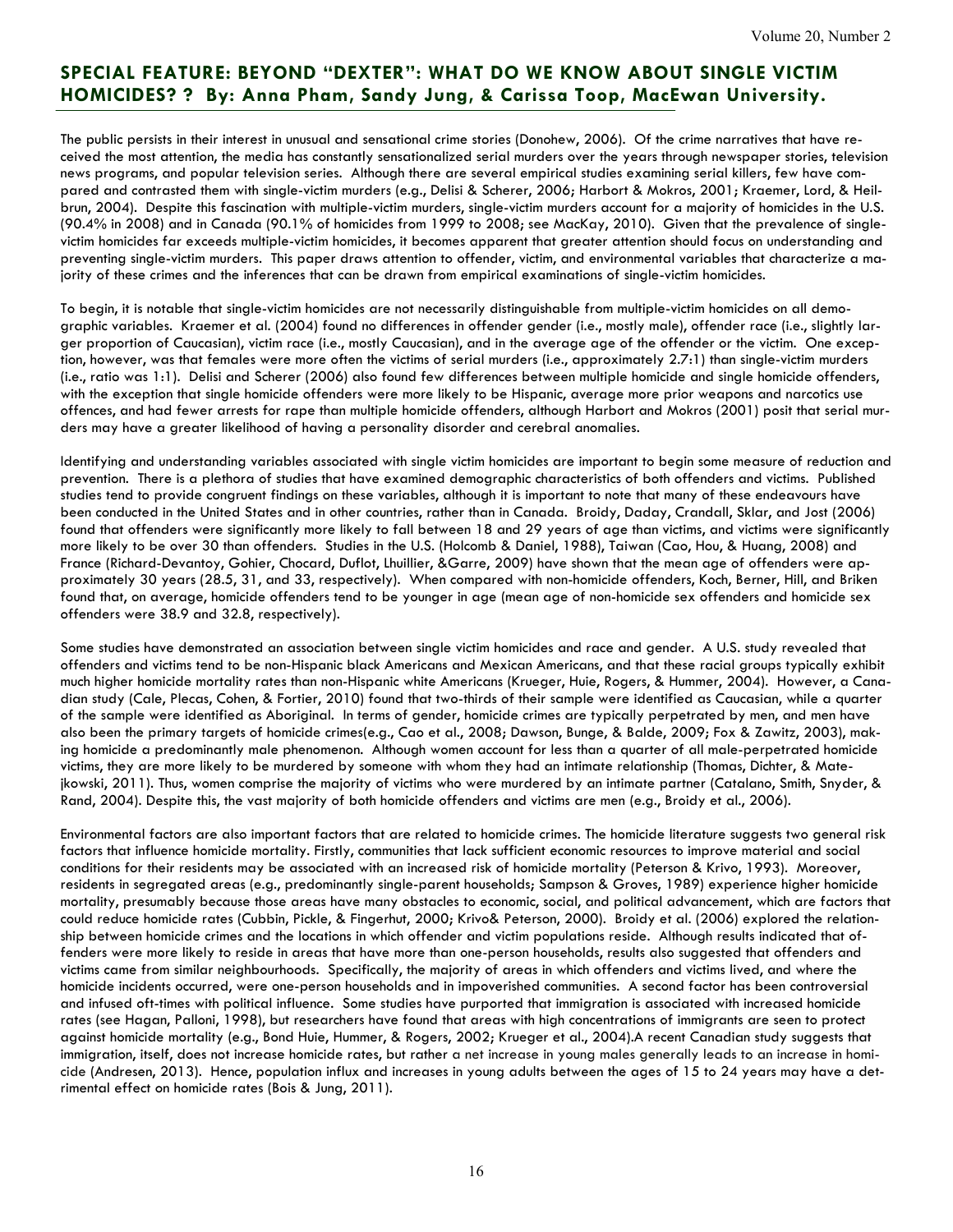#### **SPECIAL FEATURE: BEYOND "DEXTER": WHAT DO WE KNOW... Con't**

Although a number of independent studies have examined the characteristics that describe a majority of single victim homicides, very few studies have examined victim characteristics, in general. Drawing greater attention to these more prolific types of homicides may lead to a better understanding and possibly guide law enforcement in prevention campaigns and initiatives. Equally important is the prevention of repeat homicides by offenders who have already committed their first homicide and been sanctioned by the criminal justice system. When examining factors associated with homicide recidivism, a Canadian study by Cale et al. (2010) found that repeat homicide offenders (i.e., those who committed another murder after or while serving their sentence for their first homicide) tended to lack employment prior to the first homicide, exhibited an earlier age of onset of criminal convictions, experienced decline in their community supports, and had escalating substance abuse problems than single homicide offenders. These findings have been supported by studies in the U.S. (e.g., substance abuse, Eronen, 1996), although there is little empirical work on examining factors predictive of homicide recidivism (Liem, 2013).

It is important to recognize that, although the extant literature seems to lead us to identify the homicidal offender to be young, Caucasian, and male, with substance abuse problems and residing in an impoverished community, not all perpetrators of homicide are the same. What this research can reveal is the larger focus and preventative efforts on targeting a particular populace, if we are to make a more dramatic impact on further reducing homicide rates in Canada. Based on this brief review, there are several directions for future research. First, a comprehensive examination of multiple features of homicide cases would provide a useful exploration of features that characterize types of homicidal events and/or perpetrators. Much of the research to date has been focused on select demographic, mental health, and geographical variables. Second, few studies have used matched samples (and instead used unmatched comparison samples) to distinguish features that characterize homicides over other violent offences, such as violence against strangers, intimate partner violence, and sexual violence. Third, relatively little has been done to examine factors relevant to the recidivism of homicide, with a single study from Canada that has examined this critical area of study. There is much to be done, but the focus clearly should be on searching for ways to further reduce single victim homicides.

#### **References**

- Andresen, M. A. (2012). International immigration, internal migration, and homicide in Canadian provinces. *International Journal of Offender Therapy and Comparative Criminology, 57,* 632-657.
- Bois, S., & Jung, S. (2011). Ordinary lessons learned from atypical occurrences of homicide. *Crime Scene, 18(2),* 13-17.
- Bond Hue, S. A., Hummer, R. A., & Rogers, R. G. (2002). Individual and contextual risks of death among race and ethnic groups in the United States. *Journal of Health Social Behavior, 43,* 359-381.
- Broidy, L. M., Daday, J. K., Crandall, C. S., Sklar, D. P., & Jost, P. F. (2006).Exploring demographic, structural, and behavioral overlap among homicide offenders and victims. *Homicide Studies, 10,* 155-180.
- Cale, J., Plecas, D., Cohen, I. M., & Fortier, S. (2010). An exploratory analysis of factors associated with repeat homicide in Canada. *Homicide Studies, 14,* 159-180.
- Cao, H, L., Hou, C, & Huang, B. (2008). Correlates of victim-offender relationship in homicide. *International Journal of Offender Therapy and Comparative Criminology, 52,* 658-672.
- Catalano, S., Smith, E., Snyder, H., & Rand, M. (2009).*Female victims of violence* No. NCJ 228356). Washington, DC: Bureau of Justice Statistics, U.S. Department of Justice.
- Cubbin, C., Pickle, L. W., & Fingerhut. L. (2000).Social context and geographic patterns of homicide among U.S. black and white males. *American Journal of Public Health, 90,* 579-587.
- Dawson, M., Bunge, V. P., & Balde, T. (2009). National trends in intimate partner homicides: Explaining declines in Canada, 1976 to 2001. *Violence Against Women, 15,* 276-306.
- Delisi, M. & Scherer, A. M. (2006). Multiple homicide offenders: Offense characteristics, social correlates, and criminal careers. *Criminal Justice and Behavior, 33,* 367-391.
- Donohew, L. (2006). Media, sensation seeking, and prevention. In M. E. Vollrath (Ed.), *Handbook of personality and health* (pp. 299- 313). New York, NY: Wiley.
- Eronen, M. (1996). Factors associated with homicide recidivism in a 13-year sample of homicide offenders in Finland. *Psychiatric Services, 47,* 403-406.
- Fox, J. A. & Zawitz, M. W. (2003).*Crime date brief: Homicide trends in the United States: 2000 update.* Washington, DC: U.S. Department of Justice, Office of Justice Programs, Bureau of Justice Statistics.
- Hagan, J., & Palloni, A. (1998).Immigration and crime in the United States. In J. P. Smith & B. Edmonston (Eds.), *The immigration debate*  (pp. 307-387). Washington, DC: National Academy Press.
- Harbort, S., & Mokros, A. (2001). Serial murders in Germany from 1945 to 1995: A descriptive study. *Homicide Studies*, *5*, 311-334. Holcomb, W. R., &Daniel, A. E.(1988).Homicide without an apparent motive. *Behavioral Sciences & the Law, 6,* 429-437.
- Koch, J., Berner, W., Hill, A., & Briken, P. (2011). Sociodemographic and diagnostic characteristics of homicidal and nonhomicidal sexual offenders. *Journal of Forensic Sciences, 56,* 1626-1631.
- Kraemer, G. W., Lord, W. D., & Heilbrun, K. (2004). Comparing single and serial homicide offenses. *Behavioral Sciences and the Law, 22,* 325-343.
- Krivo, L. J. & Peterson, R. D. (2000). The structural context of homicide: Accounting for racial differences in process. *American Journal of Sociology, 65,* 547-549.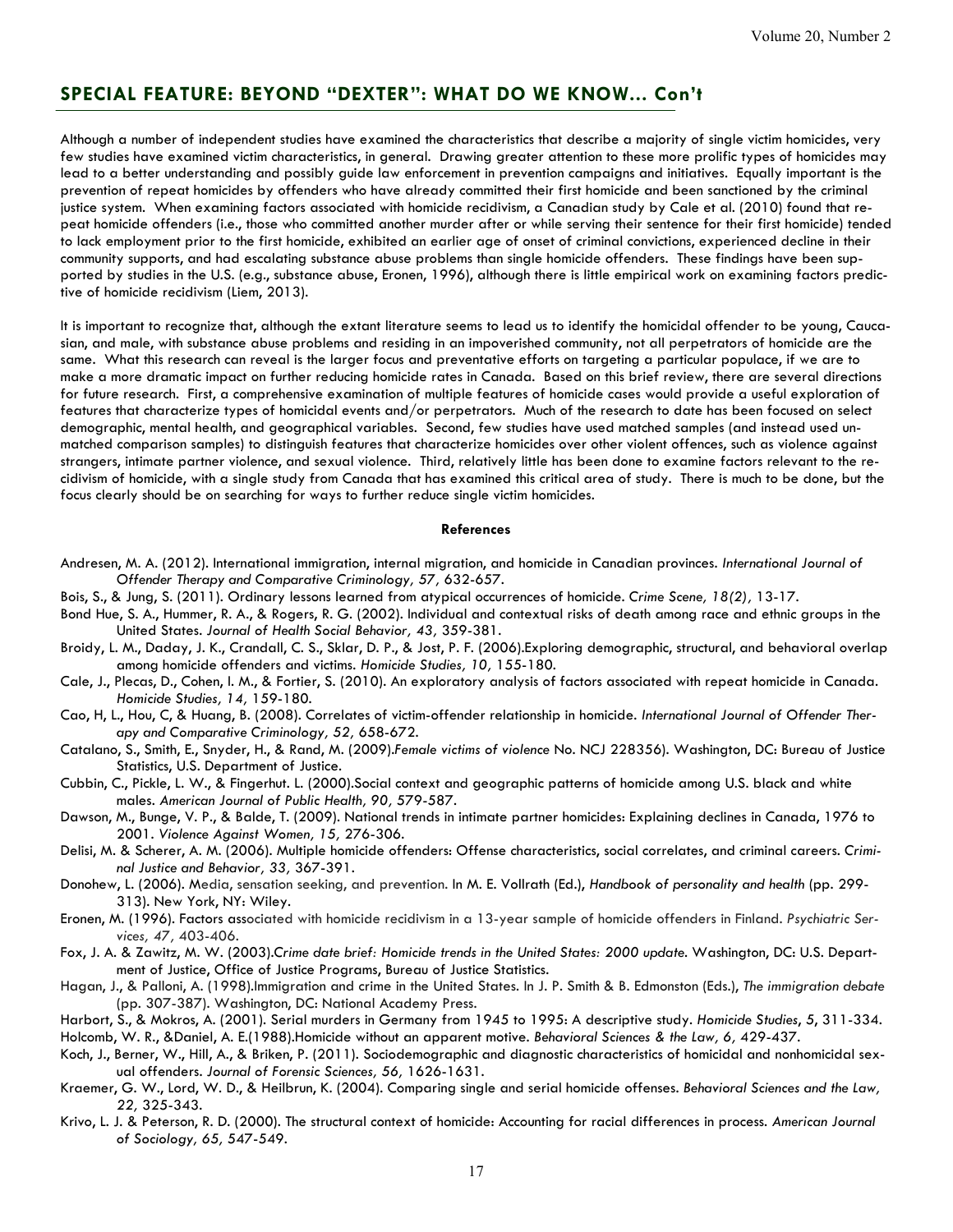## **SPECIAL FEATURE: BEYOND "DEXTER": WHAT DO WE KNOW... Con't**

Krueger, P. M., Huie, S. A. B., Rogers, R. G., & Hummer, R. A. (2004). Neighbourhoods and homicide mortality: An analysis of race/ ethnic differences. *Journal of Epidemiology and Community Health, 58,* 223-230.

Liem, M. (2013). Homicide offender recidivism: A review of the literature. *Aggression and Violent Behavior 18*, 19–25.

MacKay, R. (2010). Legislative summary of Bill C-54: An Act to amend the Criminal Code and to make consequential amendments to the National Defence Act (Protecting Canadians by Ending Sentence Discounts for Multiple Murders Act). Retrieved on September 3, 2013 from http://www.parl.gc.ca/About/Parliament/LegislativeSummaries/bills ls.asp? lang=E&ls=c54&Parl=40&Ses=2&source=library\_prb

Peterson, R. D. & Krivo, L. J. (1993). Racial segregation and black urban homicide. *Social Forces, 71,* 1001-1026.

- Richard-Devantoy, S., Gohier, B., Chocard, A.-S., Duflot, J.-P., Lhuillier, J.-P., & Garre, J.-B (2009).Caracterisationsociodemographique, Clinique et criminologique d'une population de 2010 meurtriers. *Annales Medico-psychologiques, Revue Psychiatrique, 167,*  568-575.
- Sampson, R. J. & Groves, B. W. (1989). Community structure and crime: Testing social disorganization theory. *American Journal of Sociology, 94,* 774-802.
- Thomas, K. A., Dichter, M. E., & Matejkowski, J. (2011). Intimate versus nonintimate partner murder: A comparison of offender and situational characteristics. *Homicide Studies, 15,* 291-311.

## **RESEARCH BRIEF: THE PSYCHOPATH: BRAIN RESEARCH AND PSYCHOPATHY, By: Jennifer Ouellette, B.S. Psych.**

According to a world-wide research study, 47% of the world's adult male prison population is diagnosed with Antisocial Personality Disorder (APD) (Yang, Glenn, & Raine, 2008). Antisocial personality is diagnosed when a person meets at least three of the criteria for APD in the DSM-IV-TR. The individual must be at least 18 years of age, have a history of childhood aggression (with evidence of conduct disorder before 15 years of age), fail to conform to social norms, deceitful, impulsive, irritable and aggressive, displays a reckless disregard for the safety of self or others, and is consistently irresponsible with regard to sexual relationships, work, childcare, or financial obligations and lacks remorse (American Psychological Association, 2000). A psychopath is explained as one who may or may not come into contact with the criminal justice system and meets the criteria for APD (Hare, 1996). However, individuals with APD should not be mistaken for psychopaths (Hare, 1996). Repeat criminal behaviour is a trait of Antisocial Personality Disorder and Antisocial Personality Disorder is a characteristic of a psychopathy (Yang, Glenn & Raine, 2008). But, the two disorders are different. When compared to non-psychopaths, psychopaths performed poorly on a variety of cognitive and affective tasks, they did not process or use deep language meanings or appreciate the emotional significance of events or experiences the way that non-psychopaths did (Hare, 1996). The psychopath is fearless and does not care if caught; he acts on impulse (Patrick, 2005).

Many people consider Antisocial Personality Disorder and psychopathy to be the same because they share similar personality traits. However, the estimated prevalence of APD is 3% among males (American Psychological Association, 2000); whereas, the FBI estimates that only 1 % of the general population in North America are psychopaths (FBI Law Enforcement Bulletin, 2012).

Psychopathy, while less prevalent than APD, is still a prominent disorder that affects the safety of society. Also, because psychopaths look "normal," they could work anywhere and live anywhere, which means that another innocent victim could fall prey to a psychopath's devious plans. Psychopaths, if working, usually choose fields where public trust can be easily abused. According to Dr. Hare (1995), psychopaths are found in all races, cultures, and ethnic groups, and at all levels of income and social status. They could be salesmen, stock promoters, mercenaries, dishonest politicians, unethical lawyers and doctors, terrorists, and cult leaders (Hare, 1995). In a study performed by Babiak, Neumann, and Hare (2010), close to 4% of the corporate professionals assessed had a psychopathy score of 30 or higher on the PCL-R. The PCL–R is an assessment tool used in forensic populations, to assess for psychopathic traits and behaviors and is used to diagnose psychopathy (MHS, 2004-2013). Psychopaths are clever, manipulative and charming; they are usually able to swindle their way into important positions through charm and manipulation and then continue to employ that position through coercion and deceit (Hare, Neumann, & Babiak, 2007). Psychopaths can be amusing and entertaining, full of ingenious comebacks, and are able to favorably present themselves to employers (Hare, Neumann, & Babiak, 2007). Consequently, they manage to take and do what they want, violating ethical, moral and legal rules, and disappointing others (Hare, 1995), without fear of retribution (Patrick, 2012), or feeling any remorse, guilt or regret (Hare, 1995).

Considering APD and psychopathy are very strongly linked to crime, significant research is accumulating to determine if biological factors are the cause of these disorders (Yang, Glenn, & Raine, 2008). The most promising avenue of research lately has been in neuroscience. Current neuroscience studies are identifying areas of brain abnormalities in psychopaths, which may be the cause of psychopathic tendencies. Fairly recent technology, such as Positron Emission Tomography (PET), Single Photon Emission Computer Tomography (SPECT), functional Magnetic Resonance Imaging (fMRI), and anatomical Magnetic Resonance Imaging (aMRI) are able to detect areas of the brain that are not functioning properly. The PET, SPECT, and fMRI can detect increases and decreases in blood flow in specific brain regions during various task performance studies, whereas the aMRI detects structural abnormalities, such as increased or reduced gray matter volume in the brain (Yang, Glenn, & Raine, 2008).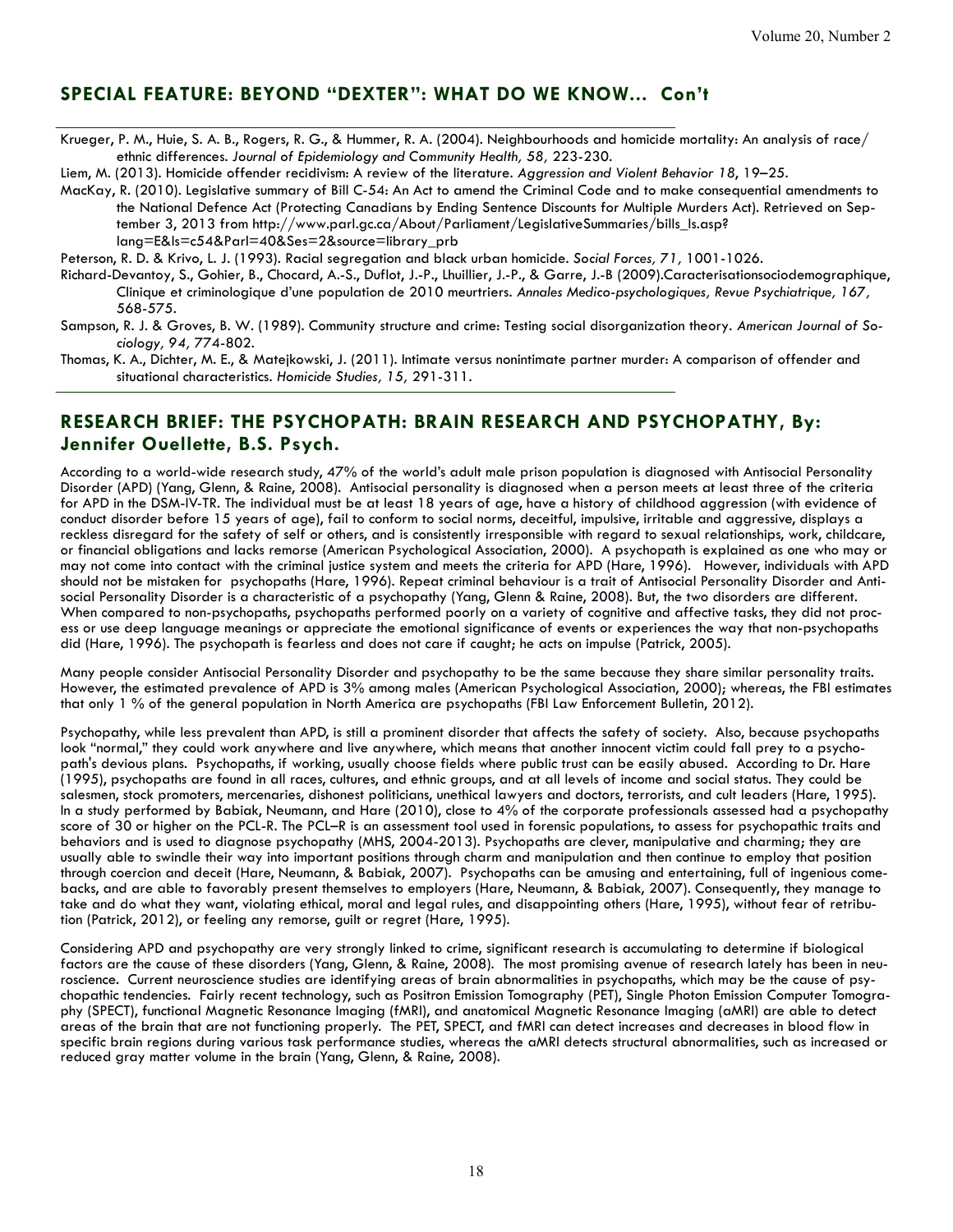## **RESEARCH BRIEF: THE PSYCHOPATH: BRAIN RESEARCH AND PSYCHOPATHY, Con't**

Studies using these advanced neuro-technologies have detected tissue reductions in the temporal pole along with decreased gray matter in the limbic system (amygdala, orbitofrontal cortex, cingulate cortex, parahippocampal region and the temporal pole) of a psychopath's brain when compared to a non-psychopath (Raine, 2008; Anderson, & Kiehl, 2012). For example, Yang, Glenn and Raine (2008) detected decreased activation in the amygdala, parahippocampal, and temporal regions of a criminal psychopaths' brain using neuro-technology while participants (criminal psychopaths and non-criminal psychopaths) performed specific emotion processing tasks (2008). Decreased activation in these areas can lead to problems with following social rules, moral judgment, and failure to avoid punishment.

Another area of concern is the cingulate cortex, particularly the anterior cingulate cortex. During trials of aversive conditioning, a non -psychopath's anterior cingulate cortex activates; whereas, the psychopath's anterior cingulate cortex showed no sign of activation. This component of the limbic system is the filter and control area of the emotional limbic system and is particularly important in emotion appreciation and expression (Clark, Boutros, & Mendez, 2010). The anterior cingulate cortex normally receives emotional information, processes a response, monitors actions, and adapts behaviour output (Clark, Boutros, & Mendez, 2010). If this area is defective, symptoms could include impulsivity, irresponsibility, poor decision-making, and deficient emotional information processing (Yang, Glenn, & Raine, 2008). Further, studies have found that the pre-frontal cortex, which also feeds information to the anterior cingulate cortex, has an irregular structure and reduced metabolic activities in psychopaths (Yang, Glenn, & Raine, 2008; Anderson & Kiehl, 2012).

Further, the route between brain and environment is also an essential factor to remember when attempting to construct psychopathy theories (Patrick, 2005). The evidence relating personality development to cortical plasticity is very strong (Patrick, 2005). Therefore, it seems that nature and nurture both play a role in the development of psychopathic behaviour and personality. For example, in Schore's (2012) book, he states that research on the human brain reveals that the human cerebral cortex adds approximately 70% of its final DNA content after birth. Thus, our developing brains are influenced by early life experiences of enrichment and isolation within the first two years of life (Schore, 2012). In particular, the stage of parcellation in infancy is one of significance for human development, this is when neuronetworks are formed (Schore, 2012). Enough evidence supports the principle that cortical networks are formed by eliminating the overabundance of synapses that exist in the infant brain by selecting the synapses that are used based on the environmental stimuli one is exposed to and eliminating the synapses one is not using (Schore, 2012). Indeed, strong evidence exists that suggests that maturation of the corticolimbic functional activity (emotion and memory mechanisms), is experience-dependent and it's "shaping" is directly related to the caregiver-infant relationship (Schore, 2012). Therefore, negative caregiver-infant relationships could potentially lead to immature or malformed corticolimbic functions.

According to brain research studies, all of the documented symptoms of psychopathy, such as impulsiveness, irresponsibility, poor decision making and corrupt moral evaluations have been connected to the type of brain dysfunction seen in psychopaths' brains (Anderson & Kiehl, 2012; Yang, Glenn, & Raine, 2008). Regardless of whether the dysfunction happened as a result of poor biological mechanisms or poor environmental stimulation, the dysfunction and carelessness of a psychopath is real. As explained above, there is evidence of brain dysfunction and deprivation of environmental necessities that lead to the abnormal behaviour seen in psychopaths, which have been documented in several research studies. Given that current research shows a brain dysfunction in psychopaths, should the laws reconsider whether a psychopath is held accountable for their behaviour? Psychopaths have no conscience and lack understanding of empathy due to the abnormal biological and environmental factors that are found to occur in their development. Therefore, many important questions arise relating to the psychopath's culpability at law, their rehabilitation, and future risk. According to Hare (2012), psychopaths do know right from wrong. However, as Christopher Patrick (2005) suggests, the psychopath simply does not care. So, can a psychopath predict and measure the consequences of his act when he does not care; or, is it possible for one to establish, on moral grounds, what is right and wrong if he does not have morals?

In section 16 of the Criminal Code of Canada, a finding of Not Criminally Responsible is made when an offender was suffering from a mental disorder that rendered him incapable of appreciating the nature and quality of the act or omission or of knowing that it was wrong (Hucker, 2005-2012). The court will exempt an individual from criminal responsibility if his counsel can prove that, on the balance of probabilities, the accused was suffering from a mental disorder that rendered him incapable of knowing the act should not have been done (Hucker, 2005-2012). This "appreciation for the nature and quality of the act or omission" implies that the individual had the ability to predict and measure consequences of his act and not that he "knew" cognitively (Hucker, 2013). As explained above, psychopaths are determined to know right from wrong (Hare, 2012). But, if psychopaths do not have the ability to predict and measure consequences, which Christopher Patrick (2005) mentions, or they simply do not care to measure the consequences, and they do not have moral standards because they cannot understand the feelings of others, then the meaning of "Knowing that the act or omission was wrong," is not clear. As explained on Hucker's website, ForensicPsychiatry.ca (2005-2012), the law determines that "knowledge" applies to both legal and moral wrongfulness; and, moral wrongfulness is described as being on the societal level rather than as an individual's moral code, then the psychopath should be considered as Mentally Disordered because he cannot understand society's moral standards. If he cannot understand moral standards, then how can he truly understand the legal or moral wrongfulness of his act?

Although personality disorders are eligible for the Mental Disorder defence, they seldom satisfy the court's criteria for mental disorder. The court typically does not believe that an individual with a personality disorder is unable to appreciate the nature and quality of the act in the manner that the courts have ruled (Hucker, 2013).

Perhaps future research on the brain using new neuro-technology will lead to further advances in understanding psychopathy. By understanding the aetiology of psychopathy, researchers will not only find revolutionary ways for treating psychopaths that will help them appreciate why wrong is wrong, but also gain further insight into the processes related to a psychopath's decision making and behaviour; including, whether the psychopath can truly appreciate the legal and moral wrongfulness of his actions.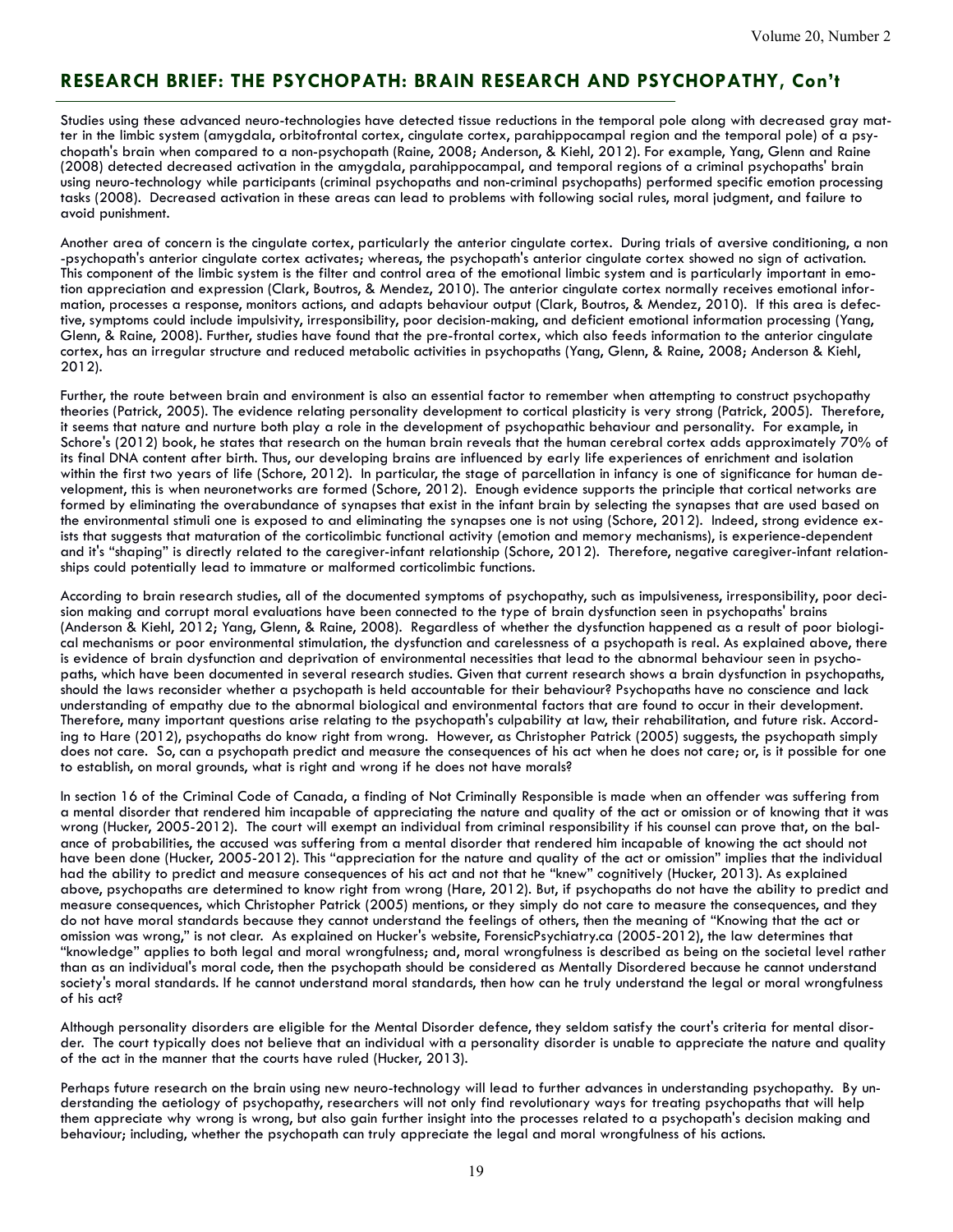#### **RESEARCH BRIEF: THE PSYCHOPATH: BRAIN RESEARCH AND PSYCHOPATHY, Con't**

#### References

- American Psychological Association. (2000). Antisocial Personality Disorder. *Diagnostic and Statistical Manual of Mental Disorders, Fourth Edition, Text Revision,* pp. 701-706. American Psychological Association. Washington, D.C. ISBN: 978-0-89042-025-6.
- Anderson, N. E. and Kiehl, K. A. (2012, January). The psychopath magnetized: insights from brain imaging. Special Issue: Cognition in Neuropsychiatric Disorders. Trends in Cognitive Sciences, 16(1). Mind Research Network. Elsevier Ltd. DOI:10.1016/ j.tics.2011.11.008
- Babiak, P., Folino, J., Hancock, J., Hare, R. D., Logan, M., Mayer, E., & Woodworth, M. (2012). Psychopathy. *FBI Law Enforcement Bulletin, 81*(7), 3-8. Retrieved from http://web.ebscohost.com.libproxy.edmc.edu/ehost/pdfviewer/pdfviewer? vid=3&sid=9a2dd311-0b21-4162-aca8-dc20664b93b7%40sessionmgr13&hid=14
- Clark, Bourtros, and Mendez (2010). *The Brain and Behavior: An Introduction to Behavioral Neuroanatomy, Third Edition.* Cambridge University Press. DOI: 978-0-521-14229-8.
- FBI Law Enforcement Bulletin. (2012). Focus on Psychopathy. *FBI Law Enforcement Bulletin: Psychopathy, July 2012*. Retrieved from http://www.fbi.gov/stats-services/publications/law-enforcement-bulletin/july-2012/focus-on-psychopathy
- Hare, R. D. (1995). Psychopaths: New trends in research. Harvard Mental Health Letter, 12(3), 4. Retrieved from http:// web.ebscohost.com.libproxy.edmc.edu/ehost/detail?sid=bdcaece8-58df-4def-b2db-b5fd8dc70ad9% 40sessionmgr12&vid=1&hid=14&bdata=JnNpdGU9ZWhvc3QtbGl2ZQ%3d%3d#db=pbh&AN=9509274604
- Hare, R. D. (1996). Psychopathy and antisocial personality disorder: a case of diagnostic confusion. *Psychiatric Times.* UBM Medica, LLC. Retrieved from http://www.psychiatrictimes.com/dsm-iv/psychopathy-and-antisocial-personality-disorder-casediagnostic-confusion-0
- Hare, R.D. (2007). This charming psychopath: how to spot social predators before they attack. *Aftermath: Surviving Psychopathy Foun*dation. Reproduced on February 24, 2011 from 2007 Psychology Today. Retrieved from http://aftermath-survivingpsychopathy.org/index.php/2011/02/24/this-charming-psychopath-how-to-spot-social-predators-before-they-attack/
- Hare, R. D. (2012). Comment on prevalence. Comments by Dr. Hare. *The Wallstreet Ten Percenters.* Without Conscience website. Retrieved from http://www.hare.org/comments/comment2.html
- Hucker, S. (2005-2012). Criminal responsibility. *Forensic Psychiatry.ca.* Retrieved from http://www.forensicpsychiatry.ca/crimrespon/ overview.htm#whatqualify
- Patrick, C. J. (2005). *Handbook of Psychopathy*. New York, NY, USA. Guilford Press, 2005. eISBN: 9781593856823.
- Raine, A. (2008). From genes to brain to antisocial behavior. Current Directions in Psychological Science. *Antisocial Behavior, 17*(5), pp. 323-328. Association for Psychological Science.
- Schore, A. N. (2012, August 6). Affect Regulation and the Origin of the Self: The Neurobiology of Emotional Development. Lawrence Erlbaum Associates, Inc. and Psychology Press. ISBN: 0-8058-3459-1. Retrieved from http://books.google.ca/books? id=6H4xnJ46V18C&lpg=PP2&ots=XQh-JB46yI&dq=functional%20neurobiological% 20development&lr&pg=PA19#v=onepage&q=functional%20neurobiological%20development&f=false
- Yang, Y., Glenn, A.L., and Raine, A. (2008). Brain abnormalities in antisocial individuals: Implications for the law. *Behavioral Sciences and the Law, 26*, pp. 65-83. Wiley InterScience. DOI:10.1002/bsl.788. Retrieved from www.interscience.wiley.com.

## **KUDOS and MEMBERS ON THE MOVE**

Congratulations to William L. Marshall, O.C., Ph.D., F.R.S.C, who received the Don Andrews Career Contribution Award at the recent CPA Annual Convention.

Best Wishes to Dr. Jim Muirhead who is retiring from Providence Care Forensic Services on October 31, 2013.

Congratulations to Joanna Hessen-Kayfitz who will be graduating with her Ph.D. in October and is starting a new position with the Youth Forensic Service at IWK Health Centre.

Congratulations to Dr. Lina Guzzo who is moving to the Child and Family Centre, Sudbury/Manitoulin, as the Director of Clinical Services.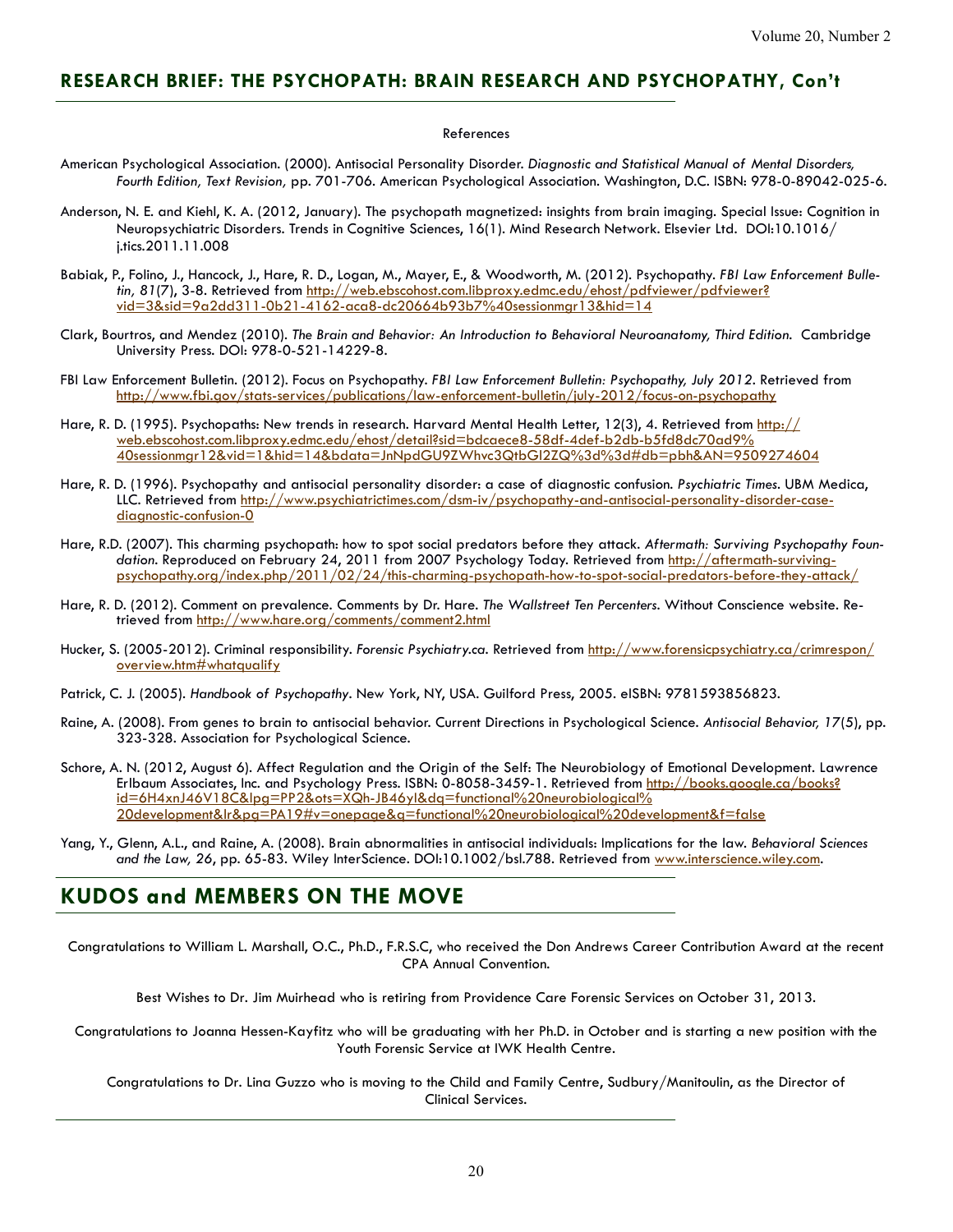## **N3: PSYCHOLOGY GETTING SMART ON CRIME, by Jim Cheston, Ph.D.**

We frequently hear politicians promising these days to "get tough on crime" by imposing mandatory and longer sentences, with the underlying presumption that incarcerating offenders longer will reduce crime. These politicians, and apparently much of the general public, seem to not only be oblivious to, but also resistant to the evidence that incarceration without effective correctional treatment is a recipe for further entrenching offenders into a criminal lifestyle, with the outcome of more, not less future crime. A voice has recently been heard from the ranks of correctional and criminal justice psychologists to change the language about crime. We are encouraged to stop debating about whether to be "hard on crime" or "soft on crime". The focus instead is to begin thinking about getting "smart on crime". That is, to raise awareness that the reduction of crime can be accomplished by using the assessment and correctional treatment techniques developed by correctional and criminal justice psychologists, which have been empirically demonstrated to reduce recidivism.

**Psychology Getting Smart on Crime** will be the tag line for **N3**, the **third North American Correctional and Criminal Justice Psychology Conference (NACCJPC3)**. N3 will take place in conjunction with the annual CPA convention in **Ottawa from June 4 to 6, 2015** (with pre-conference workshops June 3). As has been the case for the first NACCJPC in Ottawa (2007) and NACCJPC2 in Toronto (2011), registration for N3 will also register you for the CPA convention.

The Steering Committee of N3 is committed to making this third edition of NACCJPC even more intellectually stimulating and professionally satisfying than the first two conferences. Central attractions of these conferences have been the presentation of international innovations from researchers, academics and practitioners in the wide array of interesting subject areas within the field of correctional and criminal justice psychology. Once again the roster of invited keynote speakers will be comprised of world class experts who will update and enlighten us with their current findings, approaches and successes in the field. Sharing our respective experiences in this very socially important and meaningful area will enable us to collaborate and promote our work to the public and politicians alike. This will make us part of furthering the criminal justice system toward getting smart on crime and thereby creating safer communities for all of us. **Plan now to attend N3 in Ottawa** so you don't miss this highly relevant and important opportunity.

## **STUDENTS' WATER COOLER, Fiona Dyshniku, B.A.**

#### **The Latent Structure of Sexual Sadism**

#### **By: Nicholas Longpré1, Jean-Pierre Guay1, &Raymond A. Knight<sup>2</sup> <sup>1</sup>Université de Montréal, 2University of Brandeis**

Sexual sadism can be described as the experience of sexual pleasure produced by acts of cruelty and bodily punishment (Krafft-Ebing, 1886). Sadists are usually described as a discrete class of people, committing serious crimes and presenting a high risk of recidivism. Perceived as a disease which one can or cannot have, sadism was conceptualized and studied as if sadists were fundamentally different from non-sadists. However, recent studies concerned with dimensional measures suggest that sexual sadism, as assessed dimensional scale, present a dimensional structure rather than a categorical structure (Mokros*et al*., 2011; Nitschke*et al*., 2009).

The goal of the present study was to investigate the latent structure of sexual sadism by examining whether its underlying structure is best conceptualized as dimensional (a difference in degree) or categorical (a difference in kind). Taxometric procedures provide an empirical means of determining whether a latent construct, in this case sadism, is typologically distinct from normal behavioral functioning (Ruscio*et al.,* 2006; Waller &Meehl, 1998). MAMBAC, MAXCOV and L-mode analyses were conducted on data from a sample of 474 sexual offenders assessed at the Massachusetts Treatment Center between 1959 and 1991.

In summary, results indicate that sexual sadism is better conceptualized as dimensional ranging from low to high levels of sexual sadism. This view is in accordance with the literature and will emphasize the movement toward a dimensional interpretation. Given that a diagnosis of this magnitude results in meaningful consequences, it is important to ascertain that it meets rigorous empirical standards and is the best possible reflection of its latent structure. Implications both for clinical assessment and for research on etiology and development of sexual sadism are discussed.

For more information, please contact: **Nicholas Longpré,** Ph.D. Candidate School of Criminology Université de Montréal C.P. 6128, Downtown Branch, Montreal (Quebec), Canada, H3C 3J7 Email: nicholas.longpre@umontreal.ca

**Nicholas Longpré was the First Prize Winner in the Graduate Student Poster Category at the 2013 CPA Conference.**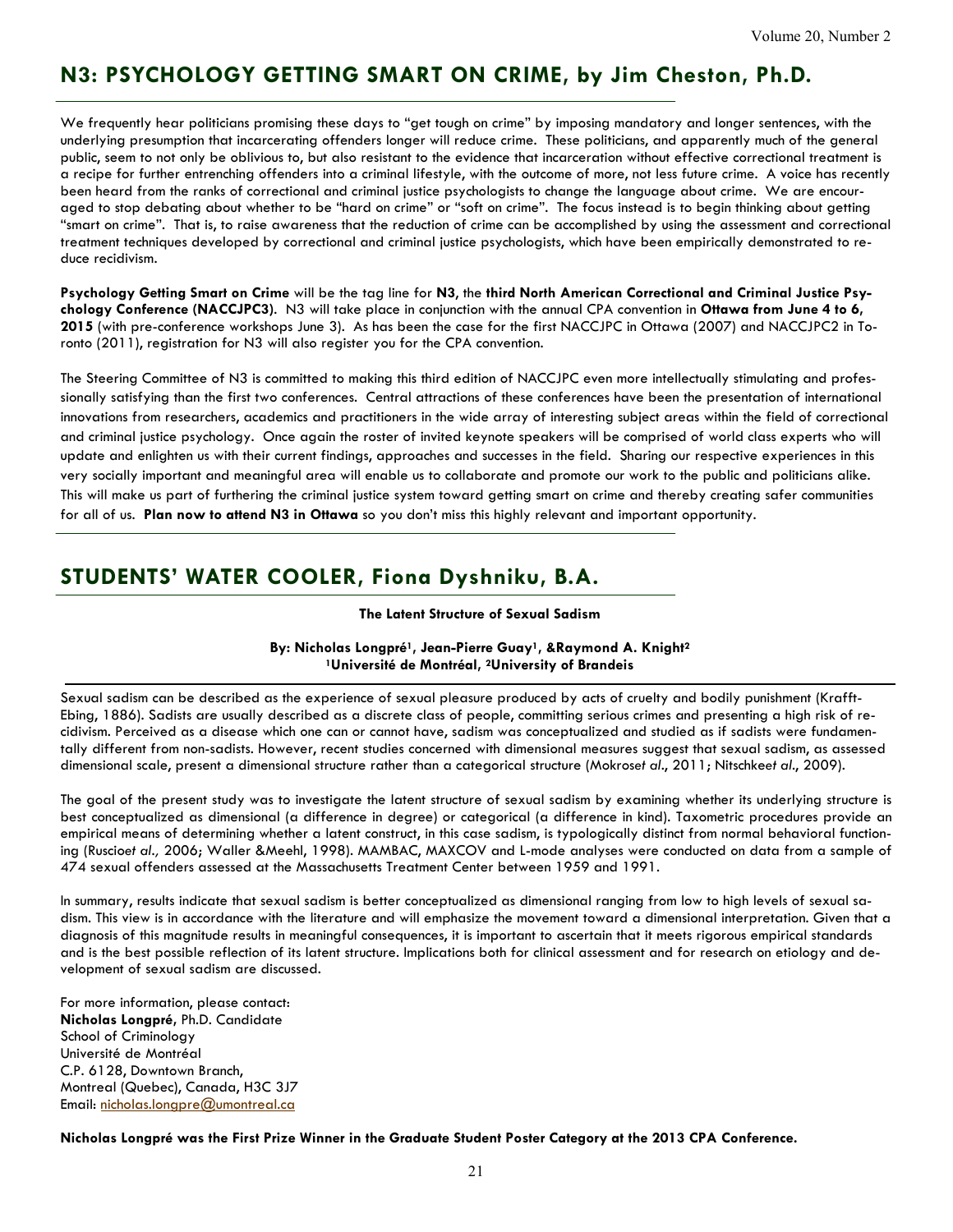## **STUDENTS' WATER COOLER, Fiona Dyshniku, B.A.**

#### **Multidimensional Scaling Analyses of the Psychopathy Checklist: Screening Version across Cultures**

#### **By: Jacqueline May Kanippayoor, Brian P. O'Connor, & Michael Woodworth University of British Columbia**

Variations in the structure and measurement of psychopathy have been found across different cultural contexts. This study compared the structural properties of the Psychopathy Checklist: Screening Version (PCL:SV) for a sample of 840 North Americans with that for 351 Iranians, using multidimensional scaling procedures. A two-dimensional model fit the data for both samples. However, there were striking cultural differences in the configuration of PCL:SV items across the factors in both samples. These findings may be due to the effect of culture facilitating or suppressing specific features of the personality disorder.

For more information, please contact: **Jacqueline May Kanippayoor**, MA Psychology University of British Columbia jkanippayoor@gmail.com

**Jacqueline May Kanippayoor was the Second Prize Winner in the Graduate Student Poster Category at the 2013 CPA Conference.** 

#### **Incidence of Traumatic Brain Injury Among Offenders**

#### **By: Devon Madill1, John R. Weekes1, &Michael Wheatley<sup>2</sup> <sup>1</sup>Carleton University, Ottawa, Ontario <sup>2</sup>National Offender Management Service**

In the general population, 8.5% have reported suffering a TBI (Silver, Kramer, Greenwalk & Weissman, 2001). Recent literature has brought to attention the association between traumatic brain injury (TBI), crime and substance abuse (Farrer& Hedges, 2011; Williams, Cordan, Mewse, Tonks & Burgess, 2010). Indeed, previous research has found instances of TBI to be consistently higher in offender populations, with rates ranging widely from 25 to 87% (Barnfield & Leathem, 1998). The purpose of the present study was to explore the relationship between alcohol and other drug use (AOD) and the presence of TBI in the offender population. Using archival survey data collected by the Ministry of Justice, National Offender Management Service, this study analyzed the incidence of selfreported TBI and AOD in a large cohort of over 2,000offenders housed in high security institutions across the United Kingdom. Fortysix percent of offenders reported having experienced a TBI. More than 70% of offenders with TBI reported having used illegal drugs in contrast with57% of offenders without TBI. Approximately 40% of offenders with TBI reported committing an offence while under the influence of drugs, compared to 25% of offenders without a TBI. Additionally, 60% of offenders with TBI reported having been under the influence of alcohol while offending as opposed to 46.7% of offenders without a TBI. As TBI is over-represented in the prison population it is imperative that it be considered in behaviour management during incarceration, offender programming and reintegration, and supervision strategies upon re-entry to the community. Educating corrections professionals as well as other criminal justice personnel coupled with the implementation of new informed practices promises to lead to more manageable institutions as well as benefit offenders and enhance their chances of success upon release to the community.

For more information, please contact: **Devon Madill**  Bachelor of Arts Honours, Major: Psychology Carleton University devonmadill@cmail.carleton.ca

**Devon Madill was the First Prize Winner in the Undergraduate Student Poster Category at the 2013 CPA Conference.**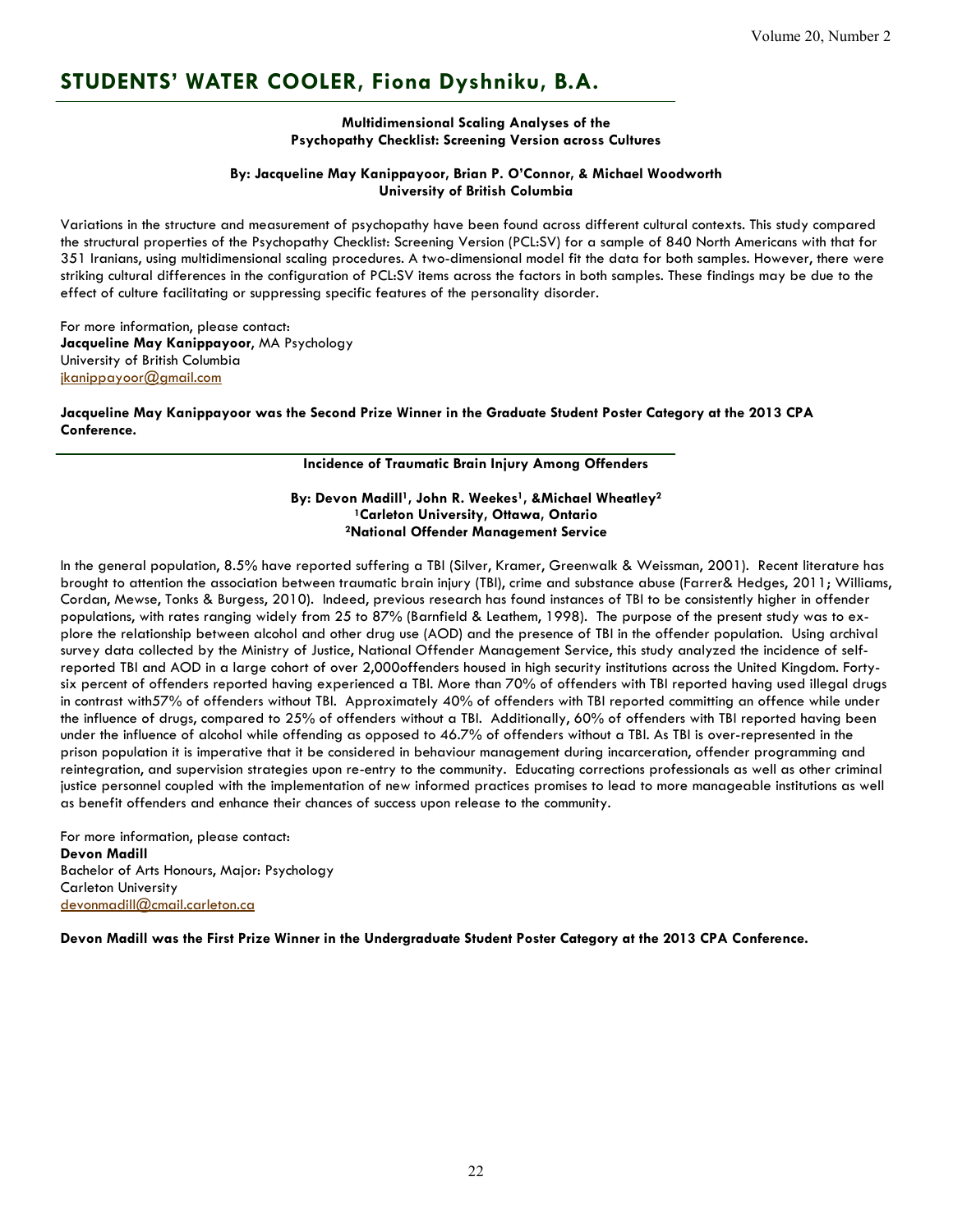## **STUDENTS' WATER COOLER, Fiona Dyshniku, B.A.**

**Psychopathic traits, criminal thinking styles, and motivation to change among university undergraduates** 

#### **By: Samantha Riopka, Richard Coupland, & Mark E. Olver**

#### **University of Saskatchewan**

This study examined the construct of psychopathy (as assessed via self-report) and its relationship to criminal attitudes and thinking styles, motivation to change, and self-reported delinquency. A sample of 248 undergraduate students (female, n = 201; male, n = 44; unidentified, n = 3) completed an online questionnaire that included three forensic self-report measures (Self-Report Psychopathy: Short Form [SRP-SF], Criminal Sentiments Scale-Modified [CSS-M], Criminal Thinking Profile [CTP]), a measure of motivation to change (Self-Improvement Orientation Scheme- Self-Report [SOS-SR]), and a measure of self-reported delinquency. Moderate to large positive correlations were observed among the three forensic self-report measures. Self-reported delinquency, in turn, was significantly positively correlated with most indices of psychopathy and criminal thinking, but only the Tolerance for Law Violations subscale of the CSS-M. Multiple regression analyses revealed that only the SRP-SF uniquely predicted self-reported delinquency of the three forensic measures; while only the SRP-SF Lifestyle factor uniquely predicted this criterion. As predicted, motivation to change scores (SOS-SR) were negatively correlated with total scores on each of the forensic self-report measures, demonstrating that higher levels of motivation to change were associated with lower levels of psychopathic traits, antisocial attitudes, and criminal thinking. Finally, varied and inconsistent sex differences were found on the four self-report measures. The present study supports the construct validity of selfreport measures of psychopathy, antisocial attitudes, criminal thinking styles, and motivation to change in an undergraduate university sample.

For more information, please contact: **Samantha J. Riopka**  B.A. (Hons) University of Saskatchewan sjr140@mail.usask.ca

**Samantha J. Riopka was the Second Prize Winner in the Undergraduate Student Poster Category at the 2013 CPA Conference.** 

## **SECTION BUSINESS**

Minutes – Business Meeting, June 13, 2013, Quebec City, Quebec

Executive members present: Howard Barbaree (Chair), Mark Olver, Joanna Hessen-Kayfitz, Steve Wormith, Dorothy Cotton, Natalie Jones, Fiona Dyshniku. Regrets: Karl Hanson, Lina Guzzo, Joe Camilleri, Ainslie Heasman, Leah Todd, Michael Sheppard

Howard called the meeting to order and the following items were covered:

- The Section Finance Report (prepared by Karl Hanson) was circulated. The Section is in strong shape financially.
- A discussion ensued regarding financial decisions in the Section. It was noted there is no clear procedure or set of guidelines around Section financial decision making and what constitutes eligible expenditures. Ideas were discussed about appropriate use of funds (e.g. dissertation or manuscript award, as in ATSA, seed money for small projects, etc.).
- Executive and Section members present voted to provide a runner up prize for graduate and undergraduate posters. Members also voted to maintain the current Section fee structure.
- Jeremy Mills requested \$12,000 from the Section (as in past years) for the Third North American Correctional and Criminal Justice Psychology Conference (NACCJPC-3) in Ottawa 2015. A decision whether to provide these funds was postponed, pending further discussion that included the Section Treasurer (Karl). In principle, there appeared to be interest in the Section providing some support for NACCJPC-3.
- Mark provided a review of Task Force Committee activity. He noted that the Task force has disbanded and will be replaced by a Policy and Issues subcommittee appointed by the Section Executive that develops initiatives on selected criminal justice issues of particular public and Section interest.
- Fiona Dyshniku was appointed Student Representative of the Executive in place of Leticia Gutierrez in the months preceding the convention. All other Executive Members agreed to stay on in their respective roles. Current Section Executive Membership is as follows:

Director-At-Large Conference Program: Joanna Hessen-Kayfitz 23 Review Editor, Crime Scene: Leah Todd Chair: Howard Barbaree 2012 2014 2014 2015 2016 2017 2018 2019 Director-At-Large Clinical/Training: Michael Sheppard Past Chair: Mark Olver Note of the Courts: Lina Guzzo Director-At-Large Psychology in the Courts: Lina Guzzo Secretary/Treasurer: Karl Hanson **Director-At-Large Police Psychology: Dorothy Cotton** Student Representative: Fiona Dyshniku Director-At-Large Website Coordinator: Joe Camilleri Membership Coordinator: Natalie Jones Managing Editor, Crime Scene: Ainslie Heasman Director-At-Large NAACJ: Steve Wormith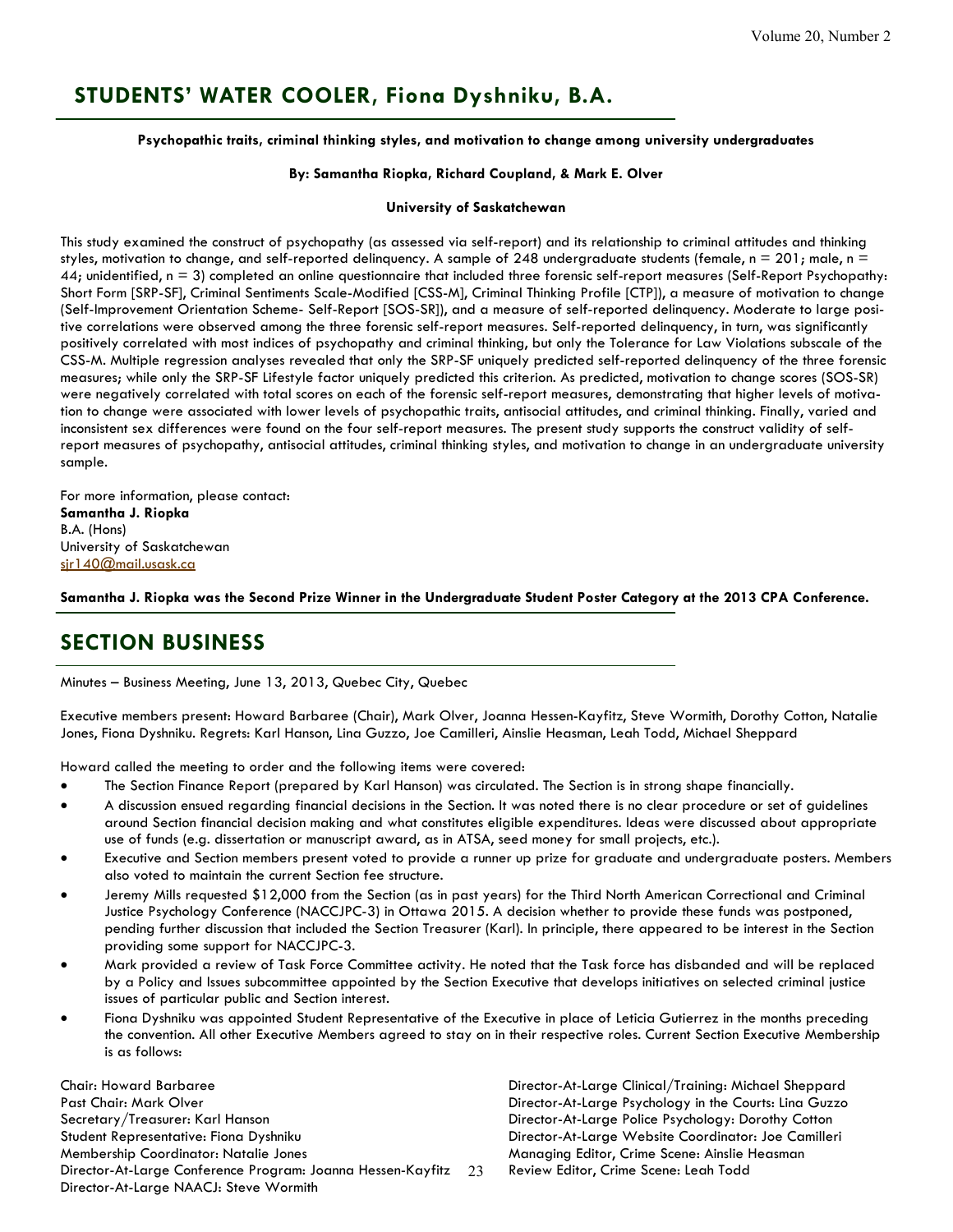# Providence

## **Be part of our future!**

#### **CAREER OPPORTUNITY**

#### **Psychologist, Forensic Services - Full Time Providence Care Mental Health Services, Kingston ON**

 $W$ e are a community that fosters meaningful relationships based on respect and compassion.

• We will invest in your future by providing orientation, mentorship. lifelong learning and career opportunities.

• We promote a healthy, safe and supportive work environment.

 $\bullet$  Our values based organization promotes a culture where everyone's unique contribution matters.

The Psychologist will work collaboratively with the inter-professional Forensic Services team and community partners to provide psychological services to individuals with severe mental illness who have come in conflict with the law, and to their families/significant others, in order to promote recovery, reduce recidivism and to enhance quality of life. As a member of the team, the Psychologist will provide direct clinical services as well as consultation and program development/evaluation/research in forensic mental health. The Psychologist will provide education/teaching and clinical supervision of students and will perform the duties and responsibilities of the position in alignment to Providence Care policies, Mission, Vision and Values, and the regulations of the College of Psychologists of Ontario.

#### **Qualifications:**

- Ph.D. in Psychology with Canadian Psychological Association or American Psychological Association accredited residency/internship
- Eligibility for registration for autonomous practice with the College of Psychologists of Ontario preferred, or eligibility for registration with the College of Psychologists for supervised practice as a clinical and Forensic psychologist
- Experience with Forensic adult clients required; experience with seniors population, an asset
- Experience with specialized forensic/correctional assessments
- Experience in providing psychological services to adults with serious  $\bullet$ mental illness, preferred
- Knowledge and experience in neuropsychology, preferred
- Experience in administering, scoring, and interpreting a wide variety of psychological tests, preferred
- Knowledge of and experience with developmental/intellectual disabilities, preferred

#### **Working and Living in Kingston:**

Looking for a city with an unbeatable lifestyle - amenities of a larger city, access to the outdoors, short commute times and essence of a small community? Kingston has everything you could want and more. Conveniently located in SE Ontario, Kingston is halfway between Toronto and Montreal, a two hour drive to Ottawa, and minutes to the 1000 Islands Bridge to the U.S.

Please apply by October 7th, 2013, quoting file number MHS 13-102 in subject line to: work@providencecare.ca

To obtain a complete list of duties and responsibilities please direct inquiries to: Sara Nicholson, Recruitment & Staffing Specialist, 613.548.5567 x 1346.

Providence Care is committed to inclusive and accessible employment practices. If you require an accommodation to fully participate in the hiring process, please notify Recruitment & Staffing.

www.providencecare.ca Twitter: @providence\_care Facebook: Facebook.com/ProvidenceCareCA

**\*\*In the event that the position is not filled, resumes will be accepted beyond the posting date\*\***